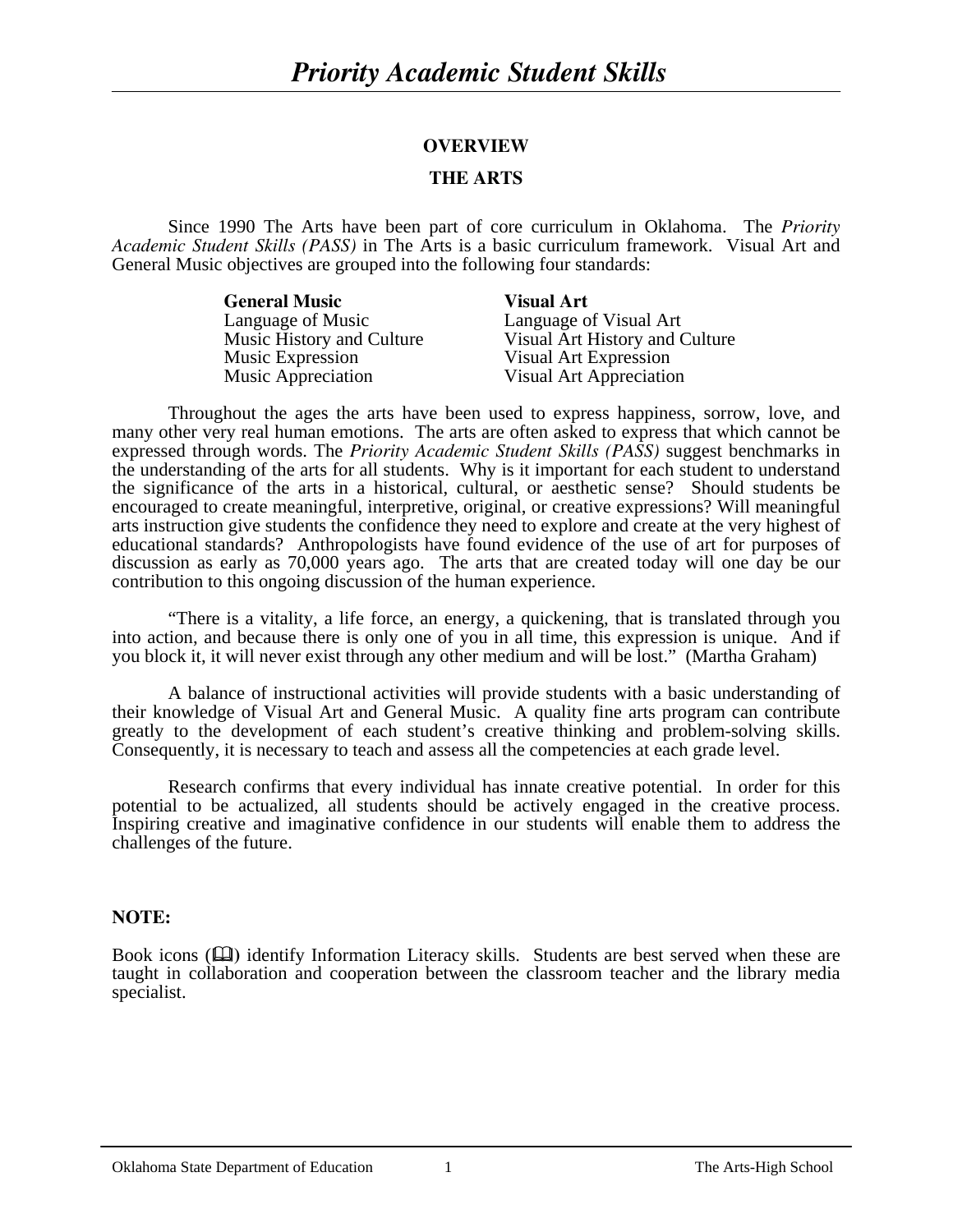## **VISUAL ART**

### **High School**

#### **Standard 1: Language of Visual Art - The student will identify visual art terms (e.g., content, engraving, foreshortening, mosaic, perspective)**

- 1. Identify and apply knowledge of the principles of design: rhythm, balance (symmetrical, asymmetrical, radial) contrast, movement, variety, center of interest (emphasis), and repetition in personal artwork, and the artwork of others.
- 2. Identify and apply the elements of art: line, color, form, shape, texture, value (light and dark), and space in works of art. Discriminate between types of shape (geometric and organic), colors (primary, secondary, complementary, intermediates, neutrals, tints, tones, shades, and values), lines (characteristics, quality), textures (tactile and visual), and space (background, middleground, foreground, placement, one-, two-, and three-point perspective, overlap, negative, positive, size, color) in personal artwork, and the art work of others.
- 3. Describe exhibitions of original works of art seen in the school or community.
- 4. Differentiate between art criticism and art reviews, recognizing that criticism is positive as well as negative in its evaluation of a work of art.  $(\Box)$

#### **Standard 2: Visual Art History and Culture - The student will recognize the development of visual art from an historical and cultural perspective.**

1. PROFICIENT: Analyze a work of art within its cultural and historical context.  $(\Box)$ 

 ADVANCED: Analyze common characteristics of works of art and artifacts across time and among cultural groups to analyze and identify influences.<br>( $\square$ )  $(\Box)$ 

- 2. PROFICIENT: Describe the basic ideas underlying several major art movements or historical periods including: Ancient (Egyptian, Greek and Roman), Renaissance, Impressionism/Post-Impressionism and 20<sup>th</sup> Century.  $(\Box)$ 
	- ADVANCED: Analyze issues related to chronology and discuss or debate these issues in relation to historical perspective.  $(\Box)$
- 3. PROFICIENT: Compare cultural and ethnic art forms throughout the world that have influenced visual art  $(\Box)$ 
	- ADVANCED: Assign works time-periods or movements based upon style.  $(\mathbf{\mathbf{\square}})$
- 4. PROFICIENT: Describe the relationship between visual art and other art disciplines such as drama, music, and dance.
	- ADVANCED: Synthesize the creative and analytical principles, themes, and techniques of visual art and other disciplines.
- 5. PROFICIENT: Identify major regional, national, and international collections of art.  $(\Box)$

**NOTE:** Book icons **( )** identify Information Literacy skills. Students are best served when these are taught in collaboration and cooperation between the classroom teacher and the library media specialist.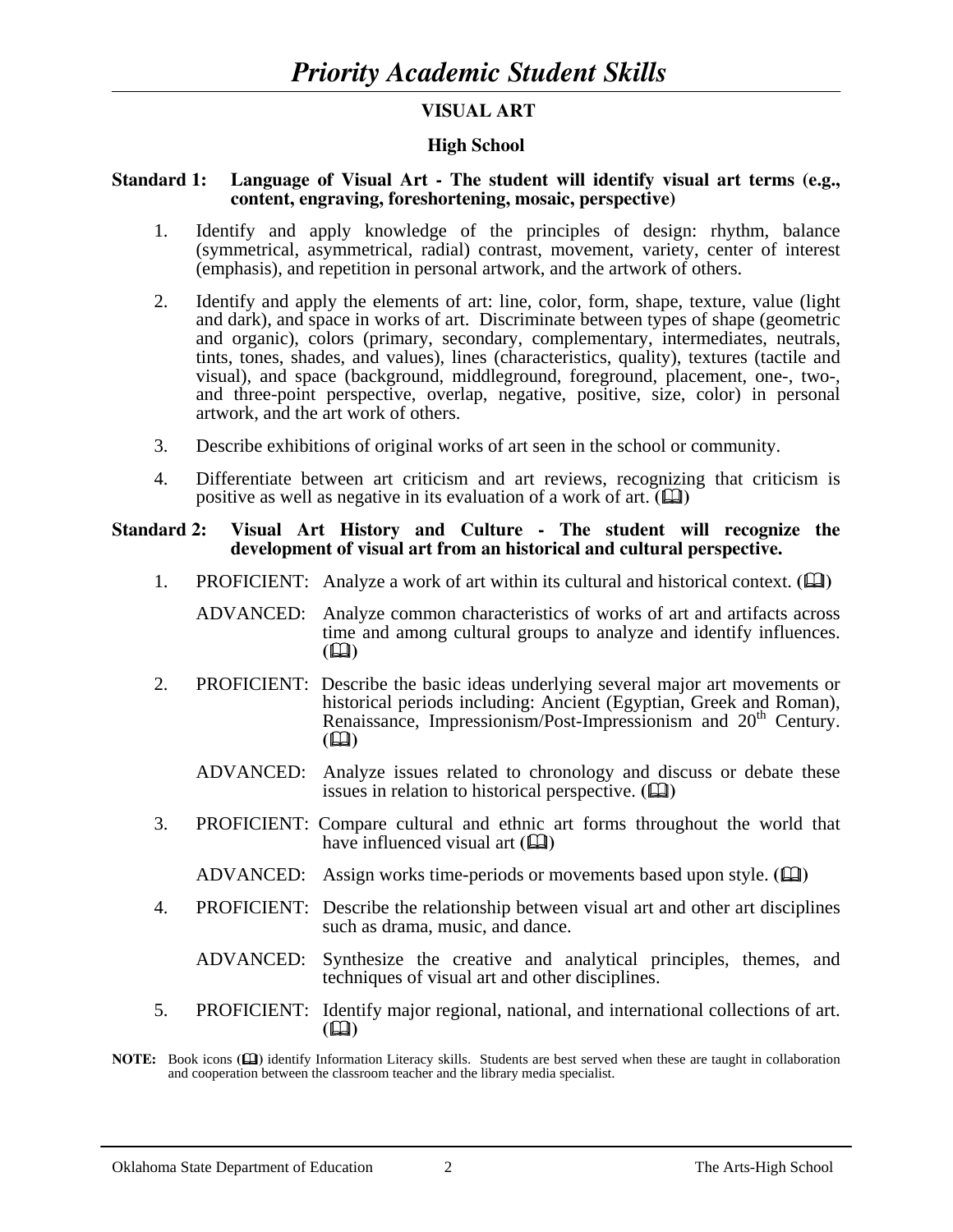ADVANCED: Visit and critique art at local, regional, national, and international museums, and art exhibitions.

 6. PROFICIENT: Identify the use of visual art in business and industry, advertising, television and film.  $(\Box \Box)$ 

 ADVANCED: Document and create a visual art career plan based on portfolio, and an investigation of educational possibilities.

#### **Standard 3: Visual Art Expression - The student will observe, select, and utilize a variety of ideas and subject matter in creating original works of art.**

- 1. Create original two-and three-dimensional works of art from observation, memory and imagination using a variety of art media
- 2. Prepare a portfolio (collection) of the learner's original artwork.
- 3. Develop and apply skills and techniques using a variety of art media, and processes in making two- and three-dimensional works of art:

| Ceramics                     | media:<br>processes: | clay, modeling clay, clay substitutes, glazes, paint,<br>stains<br>pinch and pulled forms, slab, coil, incising, etc.                                    |
|------------------------------|----------------------|----------------------------------------------------------------------------------------------------------------------------------------------------------|
| Drawing                      | media:<br>processes: | pencils, colored pencils, markers, chalks, crayons, oil-<br>pastels<br>sketching, contour line, hatching, crosshatching,<br>stippling, rendering shading |
| <b>Fiber Arts</b>            | media:<br>processes: | cloth, yarn, ribbon, found objects, paper, and rope<br>weaving, stitchery, braiding, and basketry                                                        |
| Mixed Media media:           | processes:           | tissue paper, photos, found objects, foil, fiber, paint,<br>paper, magazines.<br>collage, bas-relief                                                     |
| Painting:                    | media:<br>processes: | tempera, watercolor, oil, and acrylic<br>wet-on-wet, wet-on-dry, wash, resist, sponge                                                                    |
| Printmaking                  | media:<br>processes: | printing ink, styrofoam, stencil, found objects.<br>relief, silkscreen                                                                                   |
| Sculpture or<br>Architecture | media:<br>processes: | paper, papier-mâché, clay, plaster, cardboard, wood,<br>found objects, beads, sand, wire<br>carving, constructing, and assembling                        |

 4. Demonstrate safe and proper use, care, and storage of media, materials, and equipment.

#### **Standard 4: Visual Art Appreciation - The student will appreciate visual art as a vehicle of human expression.**

- 1. Demonstrate appropriate behavior while attending a visual art exhibition in a museum or art gallery.
- 2. Demonstrate respect for their work and the work of others.
- 3. Demonstrate thoughtfulness and care in completion of artworks.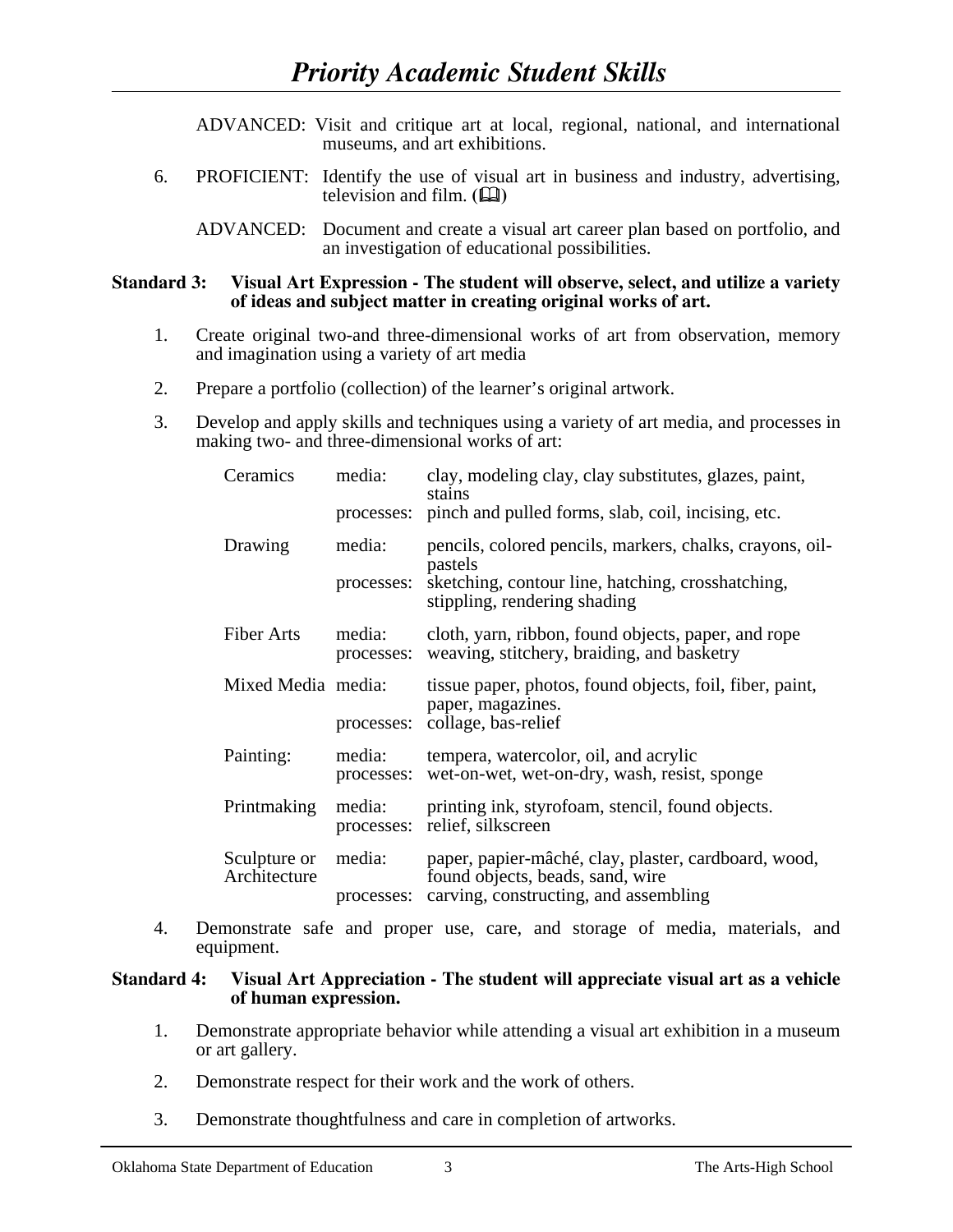## **MUSIC**

### **High School**

#### **Standard 1: Language of Music - The student will read, notate and interpret music.**

#### **General Music:**

- 1. Identify and define the meaning of symbols for pitch, rhythm, dynamics, tempo, articulation (e.g. staccato, legato, marcato, accent) and expression (phrasing) found in a musical score.
- 2. Analyze and discuss the use of appropriate vocabulary of musical elements.
	- a. Melody (skips, leaps and repeats, major and minor scales, modes, intervals and phrasing, melodic contour).
	- b. Rhythm (quarter notes, eighth notes, half notes, whole notes, sixteenth and dotted notes and corresponding rests in 2/4, 3/4, 4/4, 6/8, 3/8, and 2/2 meter signatures, combined and compound meter [mix of duple and triple meter], syncopation).
	- c. Harmony (triads, major and minor chords, seventh chords, chord modulation).
	- d. Form (AB, ABA, theme and variations, prelude and fugue, rondo, sonata allegro, concerto, program symphony, 12-bar blues).
	- e. Tone color:
		- (1) Vocal ranges and registers of female voices (soprano, mezzo soprano, alto, contralto) and male voices (tenor, baritone, bass, basso profundo).
		- (2) Orchestra instrument families: strings (violin, viola, cell, bass), brass (trumpet, French horn, trombone, tuba), woodwinds (piccolo, flute, clarinet, oboe, English horn, bassoon), percussion (tympani, bass drum, snare drum, xylophone, marimba, cymbal, triangle, chimes).
	-
	- f. Texture (1) Monophonic a single melodic line.
		- (2) Polyphonic the simultaneous combination of different melodies and rhythms.
		- (3) Heterophonic the same melodic line repeated in different ways.
		- (4) Homophonic a single melodic line with chordal accompaniment.
- **NOTE:** Book icons **()** identify Information Literacy skills. Students are best served when these are taught in collaboration and cooperation between the classroom teacher and the library media specialist.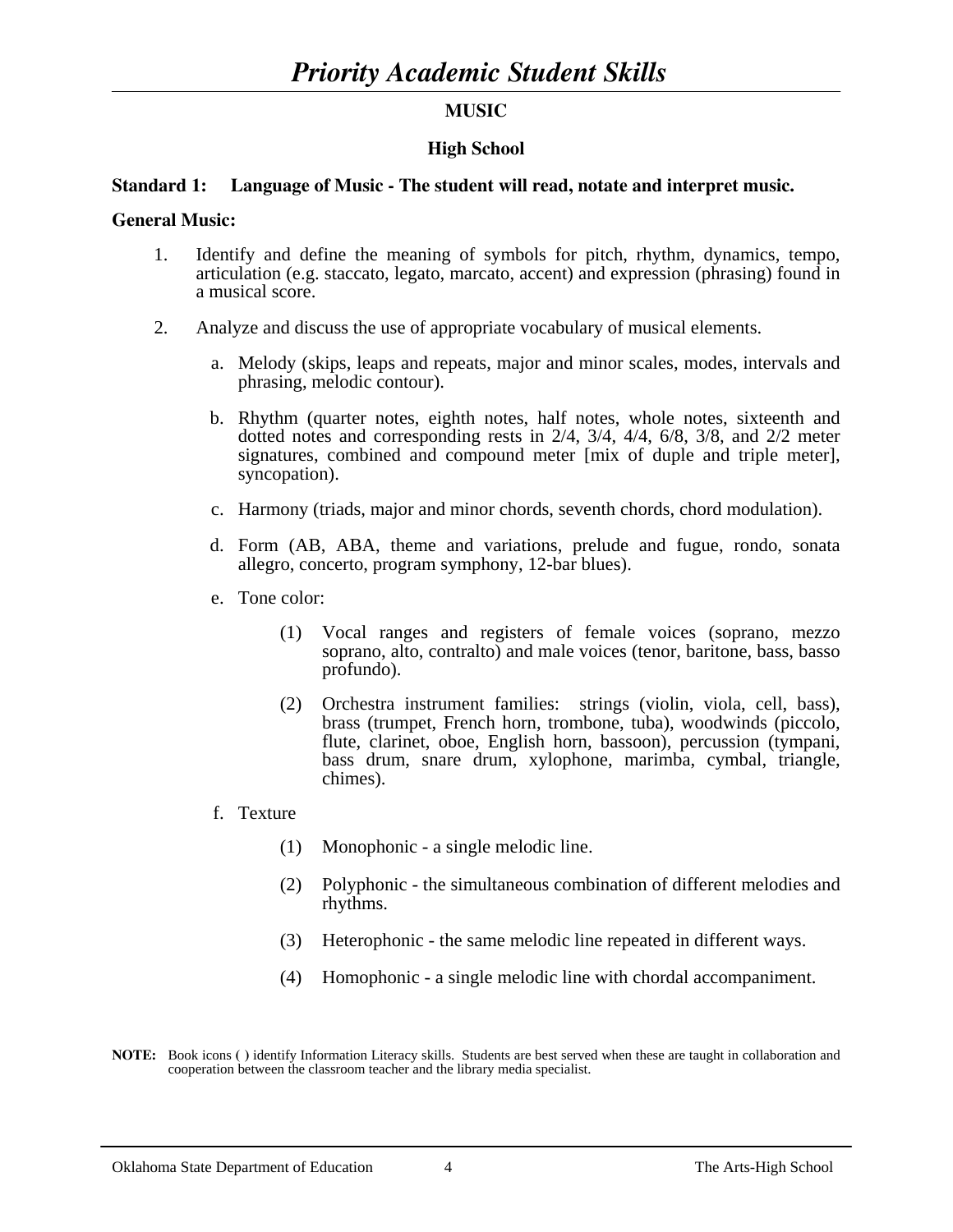- g. Pitch (half steps, whole steps, major and minor scales).
- h. Tempo (accelerando, ritardando, presto, allegro, andante, lento).
- i. Dynamics (forte, piano, mezzo forte, mezzo piano, fortissimo, pianissimo, crescendo, decrescendo).
- 3 Notate simple rhythms and melodies using standard notation.

## **Choral or Instrumental Ensemble:**

- 4. PROFICIENT**:** Demonstrate the ability to read an instrumental or vocal score of up to four staves. Demonstrate ability to describe how the elements of music (melody, rhythm, harmony, form, tone color, texture, pitch, tempo, and dynamics) are used.
- ADVANCED: Demonstrate the ability to read and interpret a full instrumental or vocal score including nonstandard notation symbols used by 20<sup>th</sup> century composers. Demonstrate the ability to describe how elements of music are used and explain all transpositions and clefs.<br>5. PROFICIENT: Notate rhythms and melodies in simple meters.
- 

ADVANCED: Notate rhythms and melodies in compound meters.

- 6. PROFICIENT: Identify compositional devices used in choral or instrumental compositions such as key changes, cadences, and articulation.
	- ADVANCED: Identify use of compositional devices used in choral or instrumental compositions such as key changes, augmentation and diminution, motives, and imitation.
- 7. PROFICIENT: Describe the characteristic features of particular instrumental composition.
	- ADVANCED: Identify use of formal devices characteristic of a string quartet, march, tone poem, suite or symphony.

#### **Standard 2: Music History and Culture - The student will recognize the development of music from an historical and cultural perspective.**

- 1. PROFICIENT: Classify by genre or style and by historical period or culture unfamiliar but representative aural examples of music and explain the reasoning behind the classifications.
	- Example: Upon hearing works that have been studied, name the genre (such as opera), style (such as jazz, blues) and historical background (national anthems), period in history (Baroque, Classical, Romantic, Contemporary), and culture for each, including composers.
	- ADVANCED: Compare and contrast music from a variety of genres, styles, periods, and cultures.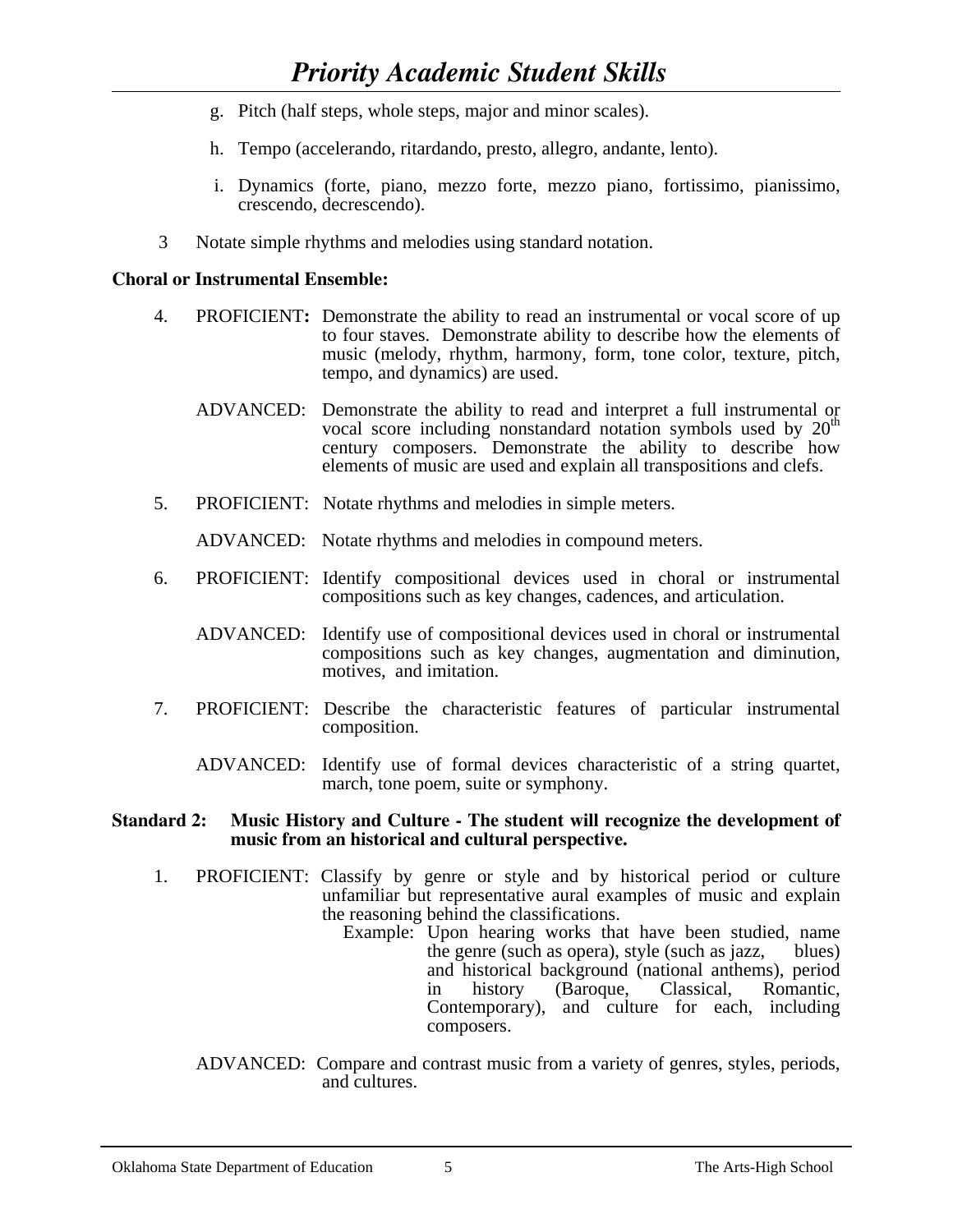- Example: In a small group, prepare a class presentation comparing the Baroque, Classical, Romantic and Contemporary period orchestras including representative instrumentation, composers and style of composition, using visual and aural examples.
- 2. PROFICIENT: Describe origins and development of American genres such as musicals, jazz and rock music, including composers.
	- ADVANCED: Identify and differentiate two or more cultural sources of influence and determine the historical context that created a synthesis of influences.  $(\Box)$

#### **Standard 3: Music Expression - The student will perform, imitate, compose a variety of music within specific guidelines.**

## **Choral Ensembles**:

- 1. PROFICIENT: Sing with expression and accuracy, including proper technique and breath control, intonation, diction, correct pitches and rhythms, appropriate for a large and varied repertoire of vocal literature (e.g. madrigal, jazz, barbershop).
	- ADVANCED: Sing with expression and accuracy, including proper technique, breath control, diction and a variety of articulations appropriate for a large and varied repertoire of vocal literature.
- 2. PROFICIENT: Sing music written in four parts, with and without accompaniment at a moderate level of difficulty.
	- ADVANCED: Sing music written for a variety of voicings (first soprano, second soprano, alto, tenor, baritone, bass) with and without accompaniment (a capella) at a moderate level to professional level of difficulty.

### **Instrumental Ensembles:**

- 1. PROFICIENT: Perform instrumental music accurately, and in tune, and following the conductor.
	- ADVANCED: Perform instrumental music accurately (pitch, rhythm, phrasing, intonation, articulation), in tune, balancing with the rest of the ensemble and responding to the conductor's cues.
- 2. PROFICIENT: Perform with expression and technical accuracy a large and varied repertoire of instrumental literature.
	- ADVANCED: Perform on an instrument with expression (phrasing and interpretation) and accuracy (varied meters and keys), including appropriate technique specific to the instrument (i.e breathing techniques, mallet techniques and bowing techniques), using appropriate dynamics, tempo and articulations appropriate for the style of the music.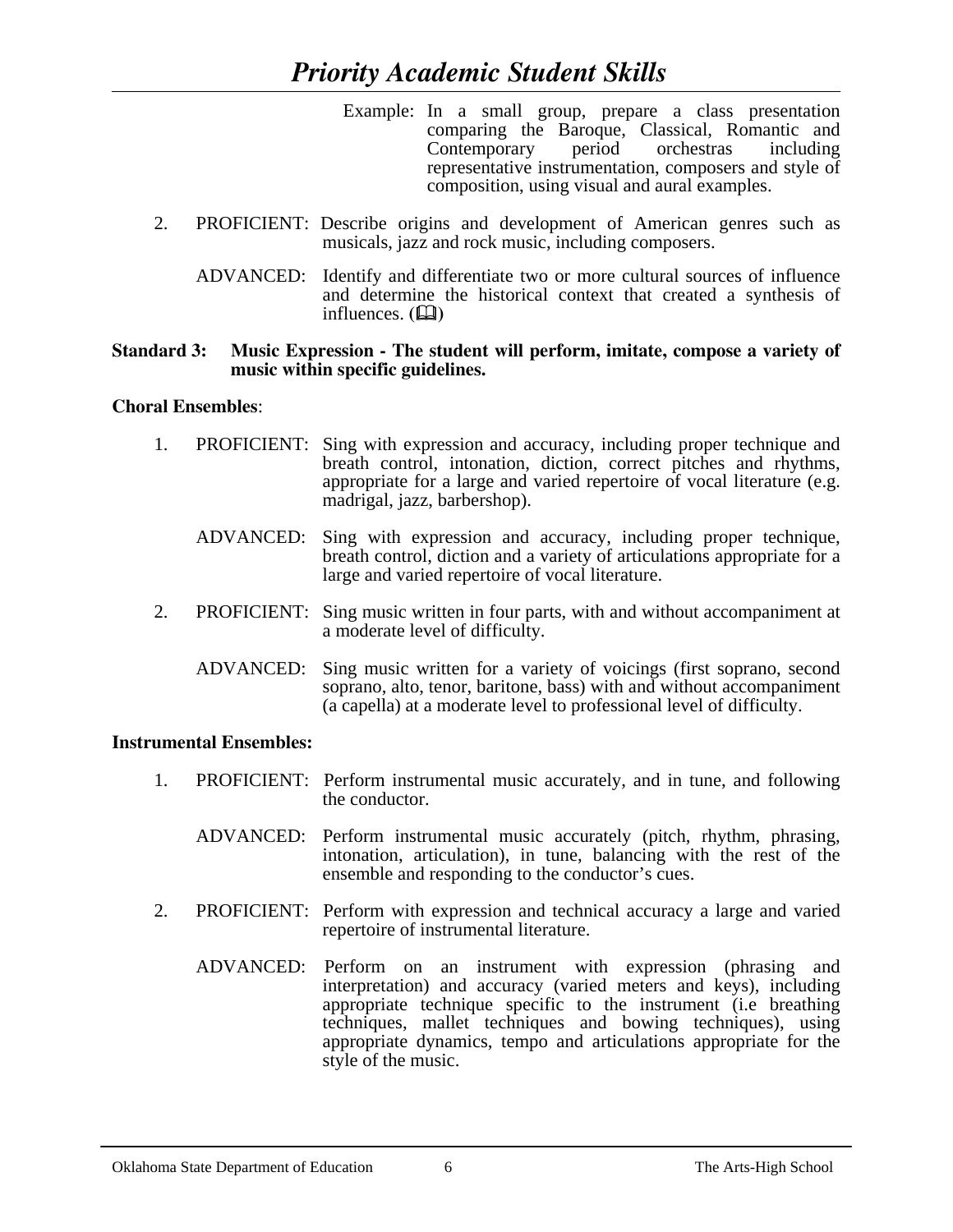#### **Standard 4: Music Appreciation - The Student will learn to appreciate music and extend their listening beyond music currently familiar to the student.**

- 1. Recognize and practice appropriate audience or performer behavior appropriate for the context and style of music performed. For example, symphony concert behavior includes the following guidelines:
	- a. Arrive on time.
	- b. Refrain from talking during the performance.
	- c. Do not use cameras during a performance.
	- d. Do not applaud until the conductor steps off the podium. (One does not applaud after separate movements of a composition).
	- e. Prepare for the performance by researching information about the music to be performed.
- 2. Demonstrate respect for music performed by the student and by other student and professional performers.
- 3. Use appropriate terms to explain preferences for musical works and styles.
- 4. Identify criteria for evaluating a musical composition, arrangement, improvisation or musical performance by comparing it to an exemplary performance or musical work.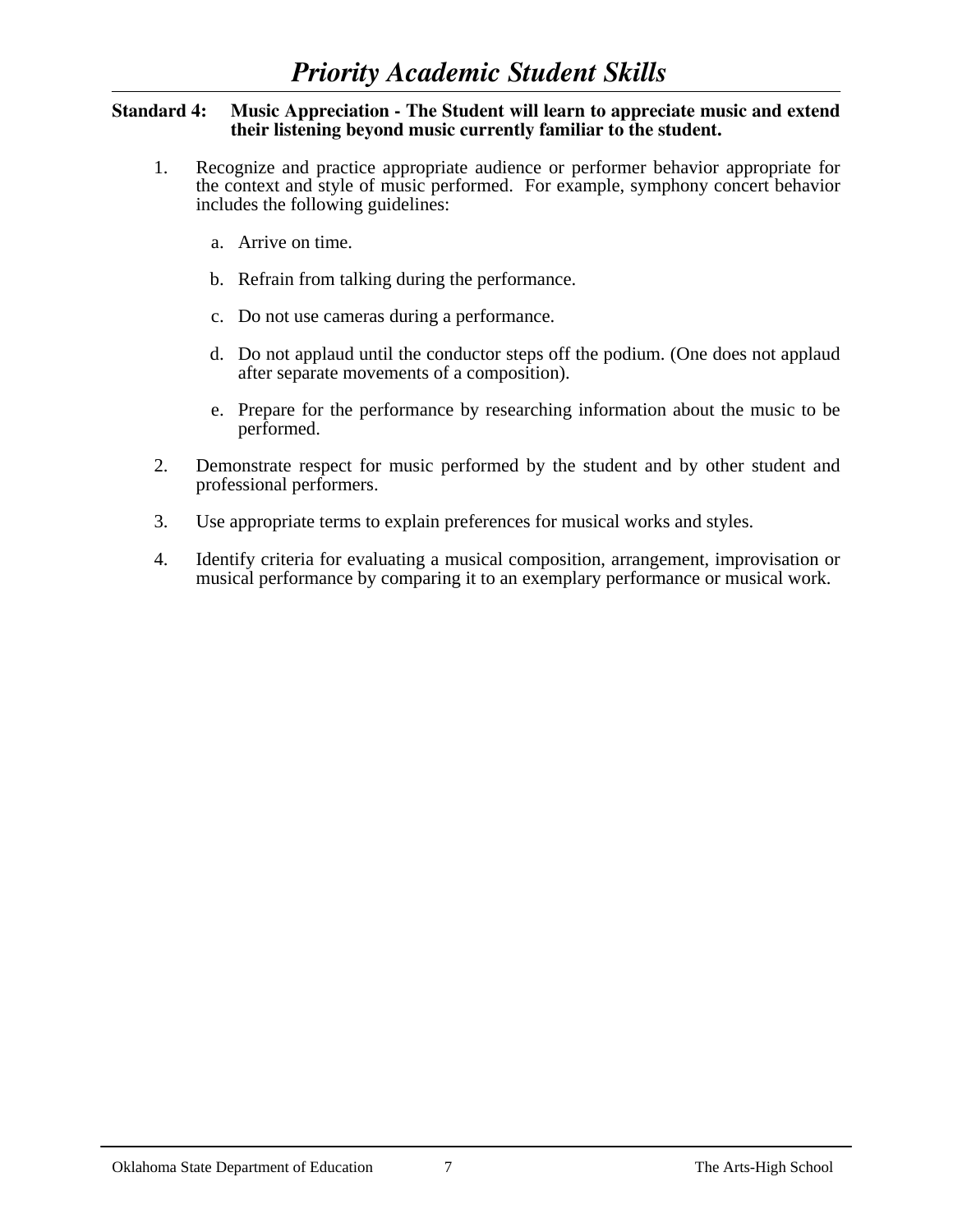# **MUSIC GLOSSARY**

**AB form** - a musical plan that has two different parts, or sections.

**ABA form** - a musical plan that has three sections. The first and last sections are the same. The middle section is different.

**accelerando** - gradually faster.

**acoustic instruments** - traditional musical instruments that produce sound and amplify it by natural means (piano, guitar, trumpet, etc.), as opposed to instruments that produce and amplify sound electronically (synthesizers, sound modules, etc.).

**acoustics** - the science of sound generation.

**alto** - the lowest female voice.

**allegro** - a quick and lively tempo.

**andante** - a walking pace, a flowing tempo.

**articulation -** the degree to which notes are separated or connected such as staccato or legato.

**a tempo** - return to the previous tempo.

**augmentation** - a compositional device in which a melodic line is repeated in longer note values.

**aural** - relating to the sense of hearing, listening.

**ballad** - a narrative song.

**ballet** - a dance performance, often involving a narrative or plot sequence, usually accompanied by music. A ballet is characterized by conventional steps, poses, and graceful movements including leaps and spins.

**bar line** - a vertical line dividing measures on the staff.

**bass** - the lowest male singing voice.

**bass clef** - symbol placed on the five-line staff in traditional notation that tells you that the fourth line of the staff is the note F.

**beat** - the consistent pulse that occurs throughout a rhyme, song or recorded musical selection.

**body percussion** - sounds produced by the use of the body (e.g., clap, snap, slap, tap, stamp, stomp, whistle).

**bluegrass** - a type of American country music using acoustic instruments.

**blues** - a genre of African-American music often expressing suffering, hardship and longing.

**brass family** - wind instruments made out of metal with either a cup or funnel-shaped mouthpiece, such as trumpet, cornet, bugle, trombone, tuba, euphonium, and French horn.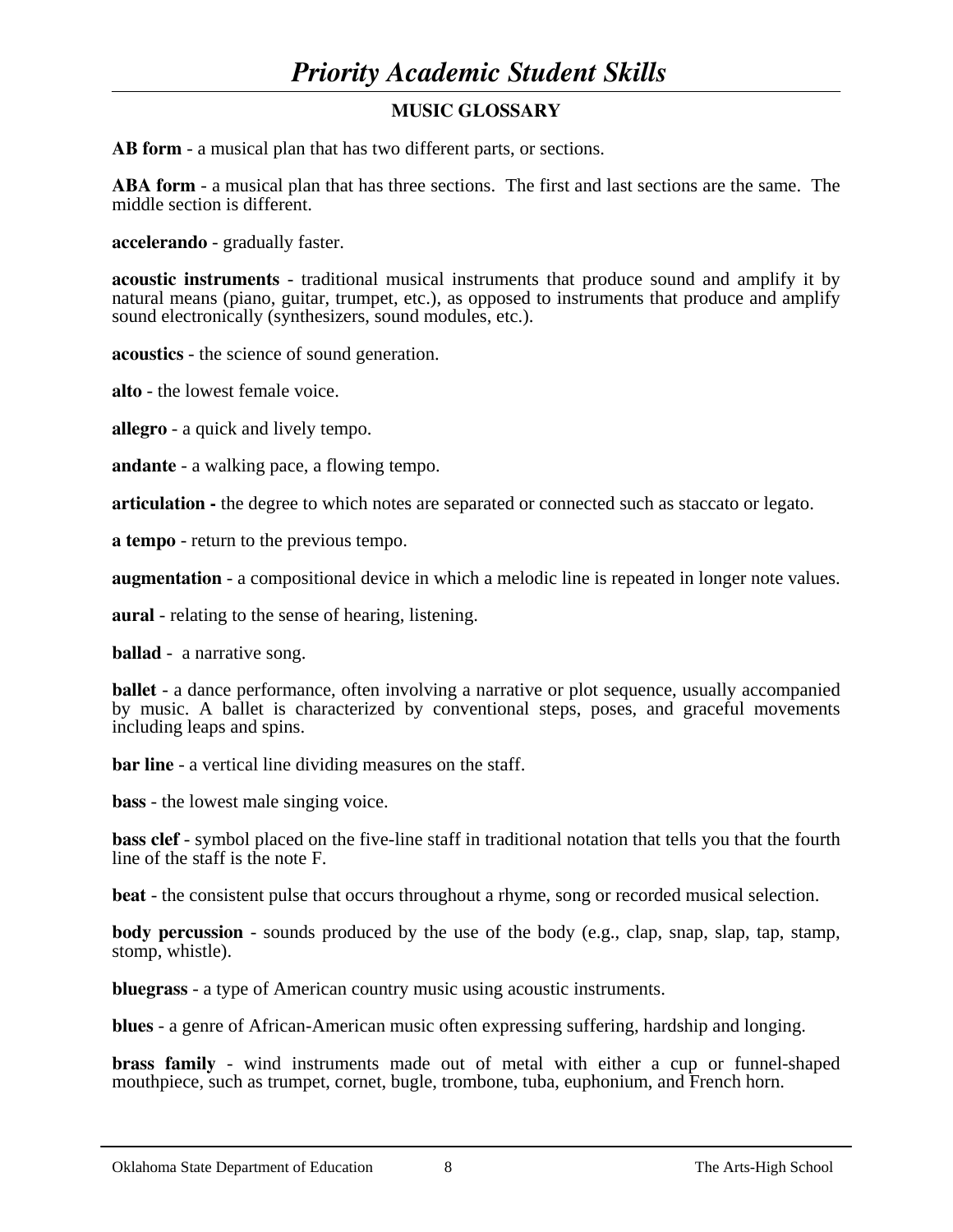**cadence** - a chordal or melodic progression which occurs at the close of a phrase, section or composition which gives the feeling of a temporary or permanent ending.

**call and response** - a song style that follows a simple question and answer pattern in which a soloist leads and a group responds.

**chord** - a combination of three or more tones sounded simultaneously.

**chorus** - the repetitive part of a song that occurs between the verses; also a large group of singers.

**classroom instruments** - instruments typically used in the general music classroom, including, for example: recorder-type instruments, autoharp, mallet instruments, simple percussion, keyboard, and electronic instruments.

**clef** - symbol placed at the beginning of the staff to indicate the pitch of the notes on the staff (treble clef and bass clef).

**coda** - closing section of a composition.

**common time** - 4/4 meter.

**composer** - a person who writes music.

**composition** - the completed arrangement of music.

**concert** - a musical performance for an audience, requiring the cooperation of several musicians.

**concerto -** a piece for a soloist and orchestra.

**conductor** - director of an orchestra or chorus.

**contour** - the direction of a musical line.

**countermelody** - a vocal part which contrasts with the main melody.

**crescendo** - gradually louder.

**cue** - a signal given by the director of a performing group to begin either at the beginning of the music or after they have concluded a section at rest.

**cut time** - meter in which there are two beats in each measure and a half note receives one beat.

**dal segno, D.S. al fine** - repeat from the sign to fine (the end).

**D. C. al fine** - to the end.

**decrescendo** - gradually softer. Synonymous with diminuendo.

**dimunition** - the shortening of note values.

**duet** - a composition performed by two performers.

**duration** - how long a sound lasts.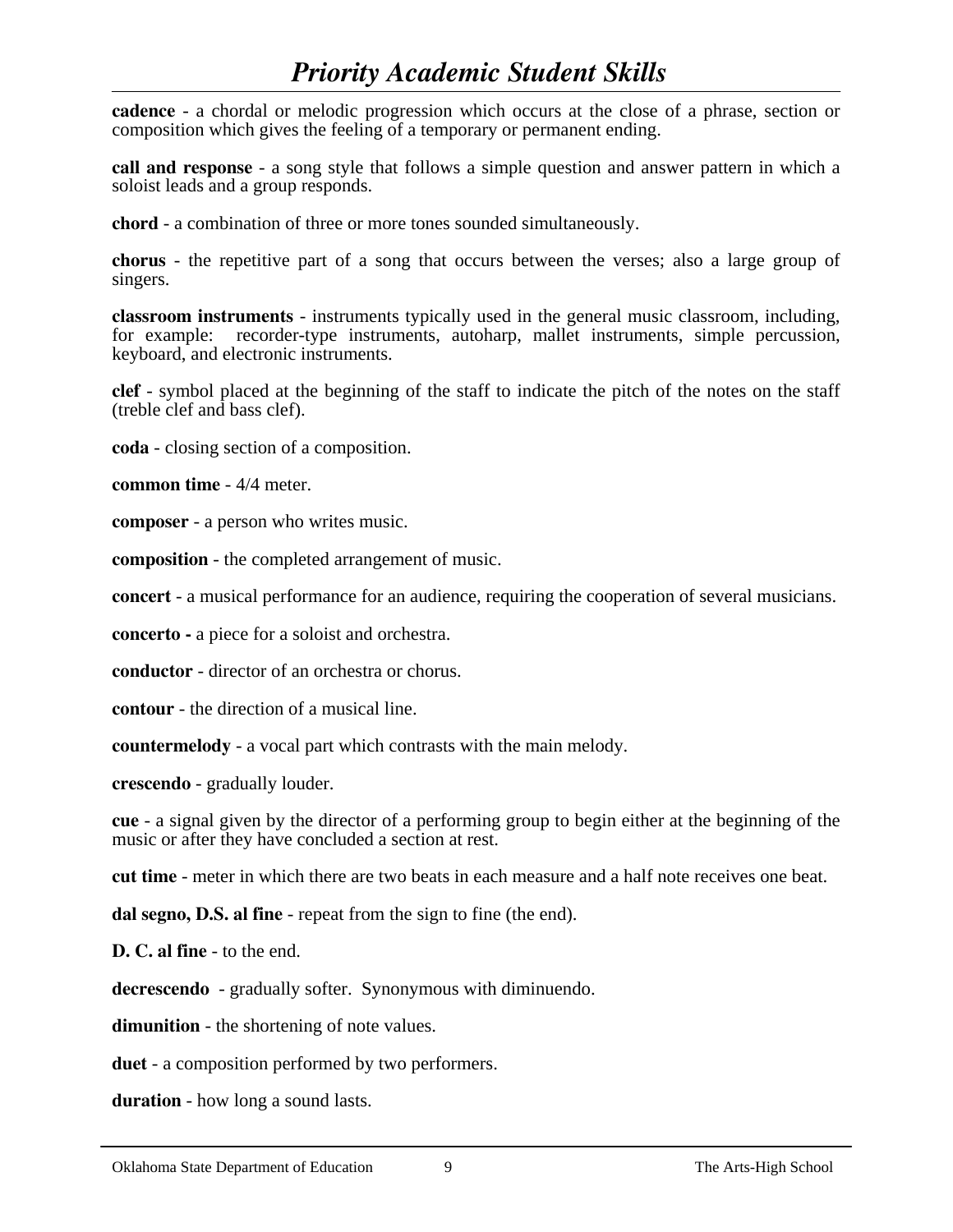**dynamics** - varying degrees of loud and soft (pianissimo, piano, mezzo piano, mezzo forte, forte, fortissimo, sforzando).

#### **elements of Music:**

- a. **melody** a succession or pattern of musical tones or pitches. b. **rhythm** the movement of music through time. c. **harmony** two or more tones sounding together.
- 
- 
- d. **form** the organization of musical composition.
- e. **tone color**  the quality of sound of instrument or voice.
- f. **pitch** the highness or lowness of a particular note.
- g. **tempo** the speed or pace of music.
- h. **dynamics** varying degree of loud and soft.
- i. **texture** number of sounds occurring simultaneously.

#### **four sections of an Orchestra:**

**woodwind instruments –** include the flute, oboe, English horn, clarinet, bassoon, contrabassoon, and saxophone. Many of these instruments are pipes perforated by holes in their sides, which produce musical sound when the columns of air within them vibrate by blowing on a mouthpiece.

**string instruments** – include the violin, viola, cellos (or cello), and double bass. All of these have strings that produce sound when stroked with a bow or plucked.

**brass instruments** – include the French horn, trumpet, trombone, and tuba, all of which have metal instrument bodies and mouthpieces.

**percussion instruments –** musical instruments that are struck or shaken to produce a sound, and include tympani, bass drum, snare drum, cymbals, triangle, gongs, glockenspiel, xylophone and marimba.

**flat**  $-b$  - a symbol that lowers the pitch of a note one-half step.

**folk music** - music of a particular people, nation or region, originally transmitted orally, sometimes as a rhythmic accompaniment to manual work or to mark a specific ritual.

**form** - the organization of a musical composition according to its sections of repetition, contrast, variation or development.

**Forte** -  $f$  - loud (dynamic).

**fortissimo -** *ff –* very loud (dynamic).

**genre** - a category of musical composition, such as symphony, opera, string quartet, cantata, concerto, etc.

**harpsichord** - a keyboard instrument of European origin, resembling a piano and having horizontal strings plucked by leather or quill points connected to the keys.

**harmony** – two or more tones sounding together.

**instrument groupings or instrument families** – classification of instruments by the way or material by which sound is made (i.e. strings, brass, percussion, wind).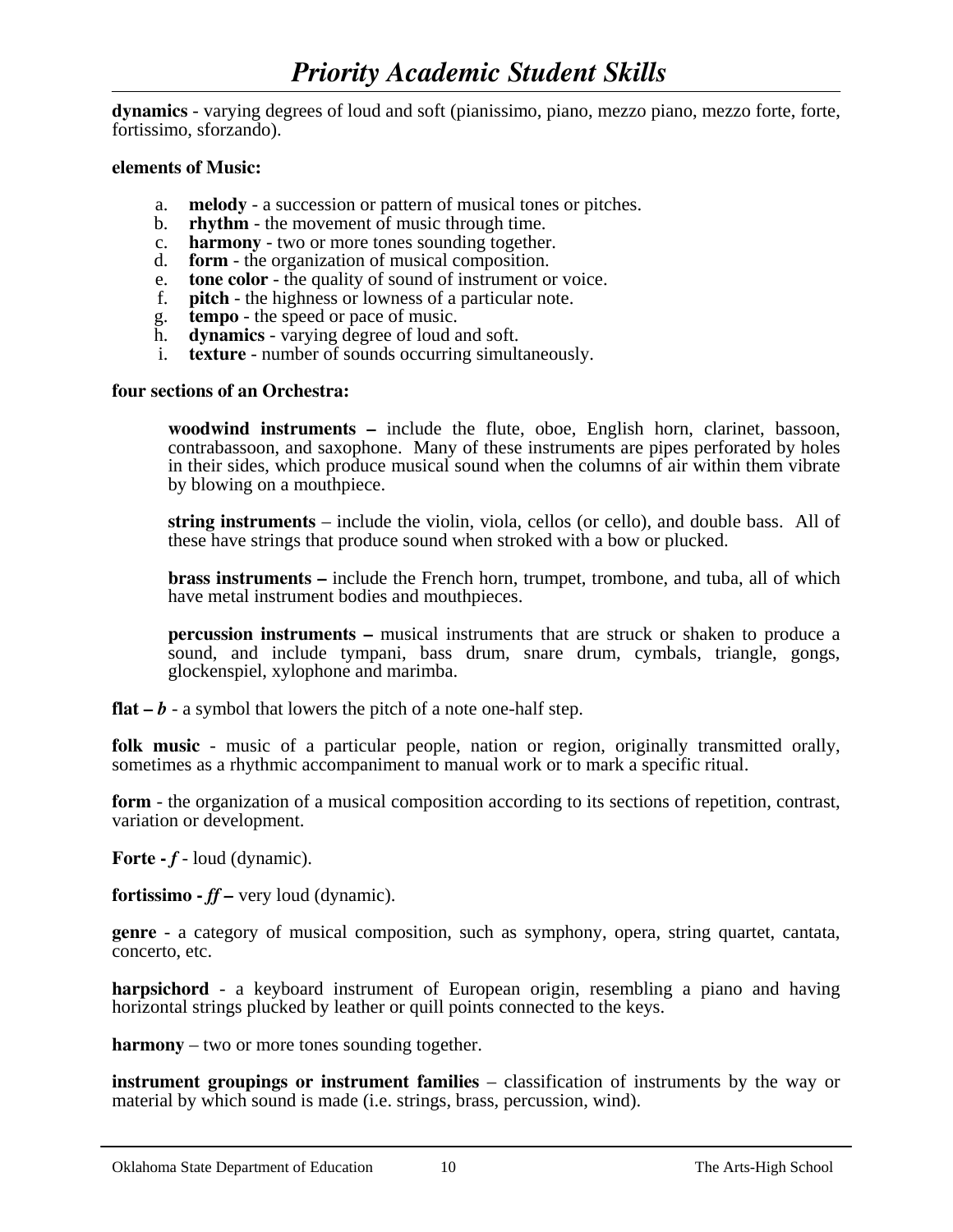**interval** – the difference in pitch between two tones.

**intonation** – the degree to which pitch is accurately produced in performance, by musicians in an ensemble.

**jazz** – a popular style of music characterized by strong, prominent meter, improvisation, and dotted or syncopated patterns.

**key signature** – the sharps and flats placed at the beginning of a composition or line of music denoting the scale on which the music is based.

**major scale** – a scale built on the pattern of two whole steps, one half step, three whole steps, and one half step.

**measure** – a group of beats in written music, set off by vertical lines; the notes and rests comprised between two vertical bar lines.

**melody** – a succession or pattern of musical tones or pitches. Arranging these pitches creates a specific tonal and rhythmic succession of sounds that makes each piece recognizable and expresses a musical idea or tune.

**meter** – the grouping of accented and unaccented beats in a pattern of two (ONE, two, ONE, two) or three (ONE, two, three, ONE, two, three) or combinations of two and three, which gives internal organization, consistency and flow to the music.

**meter signature** – an indication at the beginning of a musical work, usually presented in the form of a fraction, the lower of which indicates the unit of measurement and the upper number of which indicates the number of units that make up a measure (see also "time signature").

**mezzo forte** – *mf* - medium loud.

**mezzo piano –** *mp* - medium soft.

**MIDI** – an acronym for Musical Instrument Digital Interface. The standard specifications that enable electronic instruments to communicate with one another and with computers.

**minor scale** – a scale built on the pattern of one whole step, one half step, two whole steps, one half step, and two whole steps.

**motive** - a short melodic or rhythmic pattern.

**movement** – the principal division or section of a musical composition.

**notation** – method in which music is written down, usually on a staff, indicating specific pitches and the duration of each pitch. In Western culture, this system works just like fractions (i.e., whole notes, half notes, quarter notes, eighth notes, sixteenth notes).

**note** – a musical symbol that denotes both pitch and duration.

**opera** - a theatrical performance involving a drama, the text of which is sung to the accompaniment of an orchestra.

**opera glasses** - small decorative low-powered binoculars for use by people in the audience at theatrical, operatic, or ballet performances.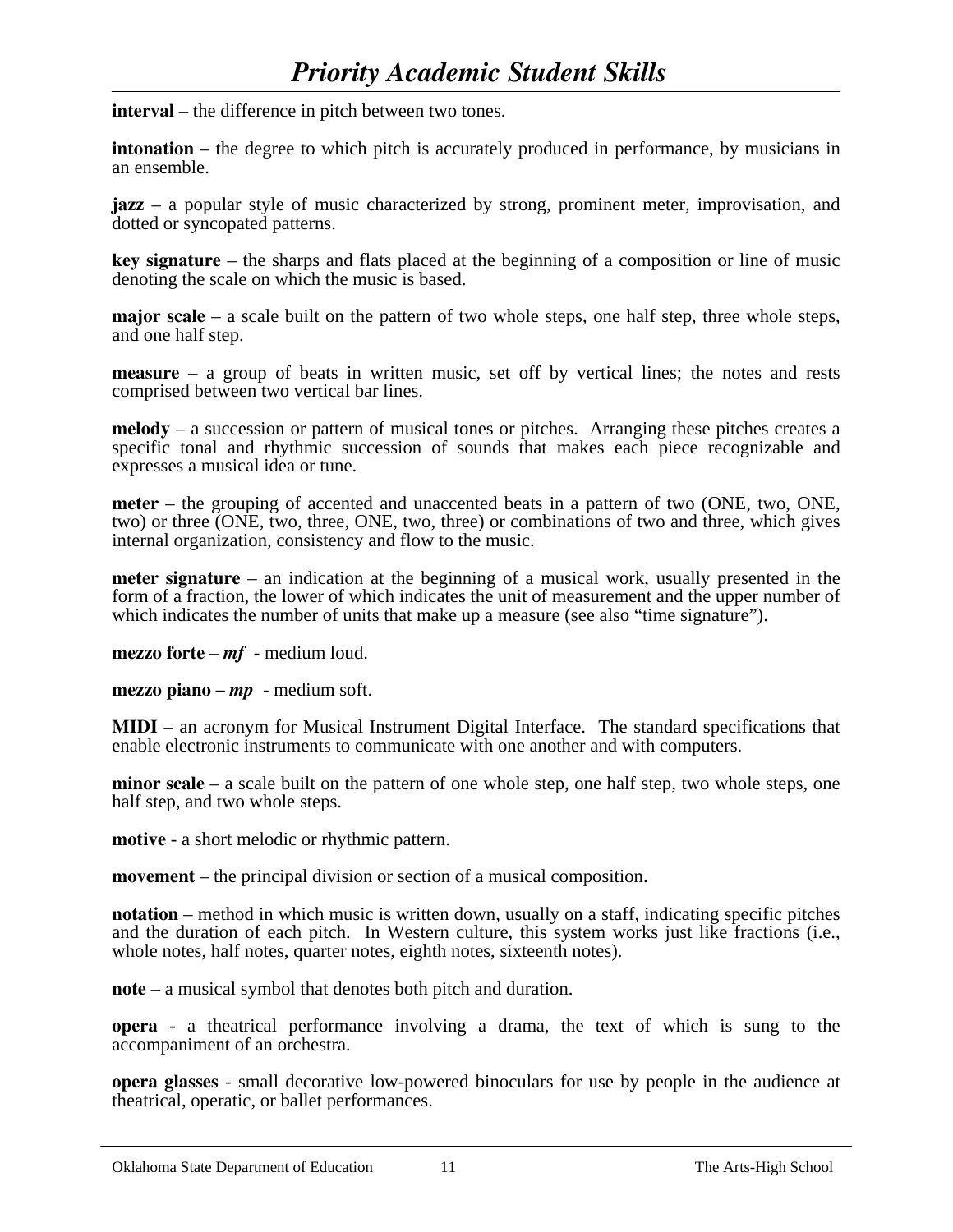**orchestra** - group of musicians playing together on instruments. In Western music, the orchestra typically includes string, wind, brass and percussion instrument groupings.

**overture** - an extended orchestral introduction to an opera, ballet, or similar type of musical presentation.

**percussion family** - instruments that produce sounds of definite or indefinite pitch when shaken or struck including tympani, bass drum, snare drum, xylophone, marimba, cymbal, triangle, chimes.

**percussive sounds** - sounds made by striking, shaking and/or scraping.

**phrase** - a relatively short portion of a melodic line which expresses a musical idea, comparable to a line or sentence in poetry.

**phrasing** – dividing musical sentences into melodic and/or rhythmic sections, similar to the effect of punctuation in language.

**pianissimo** - very soft.

**piano** - a large musical instrument consisting of a wooden case with wires stretched inside it and a row of white and black keys.

**piano** –  $p$  - soft; pianissimo – $pp$  – very soft (dynamic). Italian for "soft."

**pitch** - the highness or lowness of a particular note.

**polyphony** - the simultaneous combination for different melodies and rhythms.

**prelude** - an introductory movement of a piece.

**presto** - very fast.

**prima donna** - the principal female singer in an opera.

**quartet** - a composition for four instruments or voices.

**range** - pitches from low to high which a singer or instrumentalist may perform.

**refrain** - a short section of repeated music which occurs at the end of each stanza.

**reggae** - Jamaican dance music, mixing African and Caribbean rhythms.

**repertoire** - a variety of musical pieces.

**repetition** - music that is the same, or almost the same, as music that was heard earlier

**rests** - symbols used to represent silence between notes.

**rhythm** - the term which denotes the organization of sound in time or the proportion or duration of notes. Beats per measure.

**rhythm pattern** - a group of long and short sounds.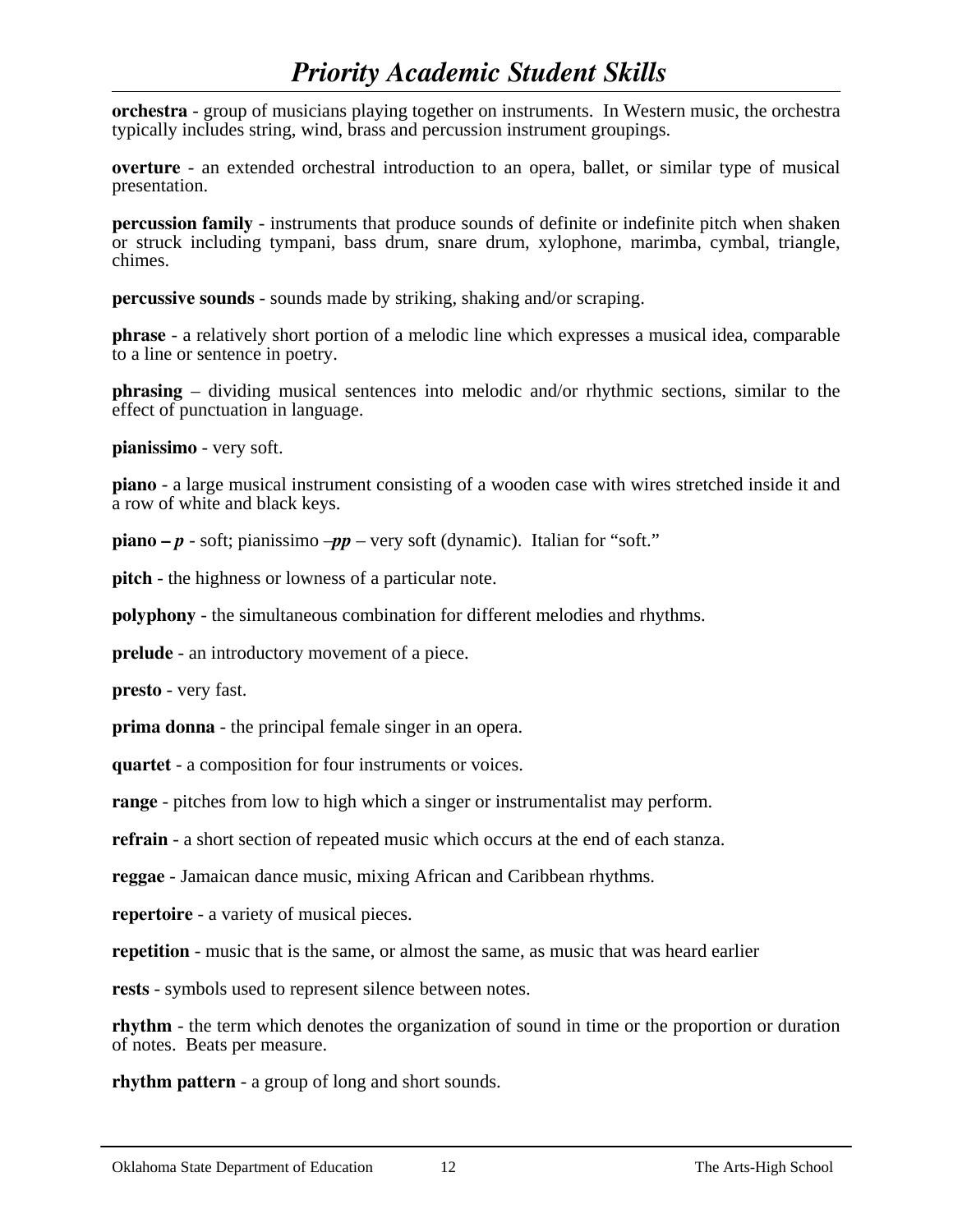**ritardando** - gradually slower.

**round** - a song imitated at the same pitch by a second (or third) group of singers who begin at a designated time during the song (e.g., "Row, row, row your boat").

**rondo** - a composition consisting of a recurring theme alternating with contrasting sections.

**scale** - an organization of pitches in ascending or descending sequence.

**score** - the written depiction of all the parts of a musical ensemble with the parts layered vertically and rhythmically aligned.

**sequence** - the repetition of a melodic ensemble with the parts layered vertically and rhythmically aligned.

**sharp** - # - A symbol which raises the pitch of a note one-half step.

**solo** - playing or singing alone. A solo performer is called a soloist.

**sonata** - an instrumental piece in several movements.

**sonata - allegro form** - a return form consisting of three sections: exposition, development, and recapitulation.

**soprano** - the highest female voice.

**soul music** - a form of rhythm and blues.

**staccato** - playing notes in a distinct, detached, sperated manner. Staccato is represented by dots placed directly above or below the notehead.

**staff** - the musical ladder made up of a set of five parallel lines and four spaces on which music is written and makes it easy for you to tell how high or low a sound is. The lines are counted from the bottom up.

**staves** - the plural of staff. The five parallel lines on which music is written.

**string instrument family** - instruments with strings that produce sound when plucked, bowed, or struck including violin, viola, cello, and bass.

**string quartet** - an ensemble of four stringed instruments including two violins, a viola, and a cello, also music performed by the ensemble.

**style** - the distinctive or characteristic manner in which the elements of music are treated.

**swing era** - a period of music from 1935 to 1945.

**symphony** - a piece for a large orchestra usually in four movements(e.g., *Symphony No. 5* by Beethoven*).*

**syncopation** - deliberate shifting of the pattern of strong and weak beats.

**synthesizer** - a machine that produces sound electronically.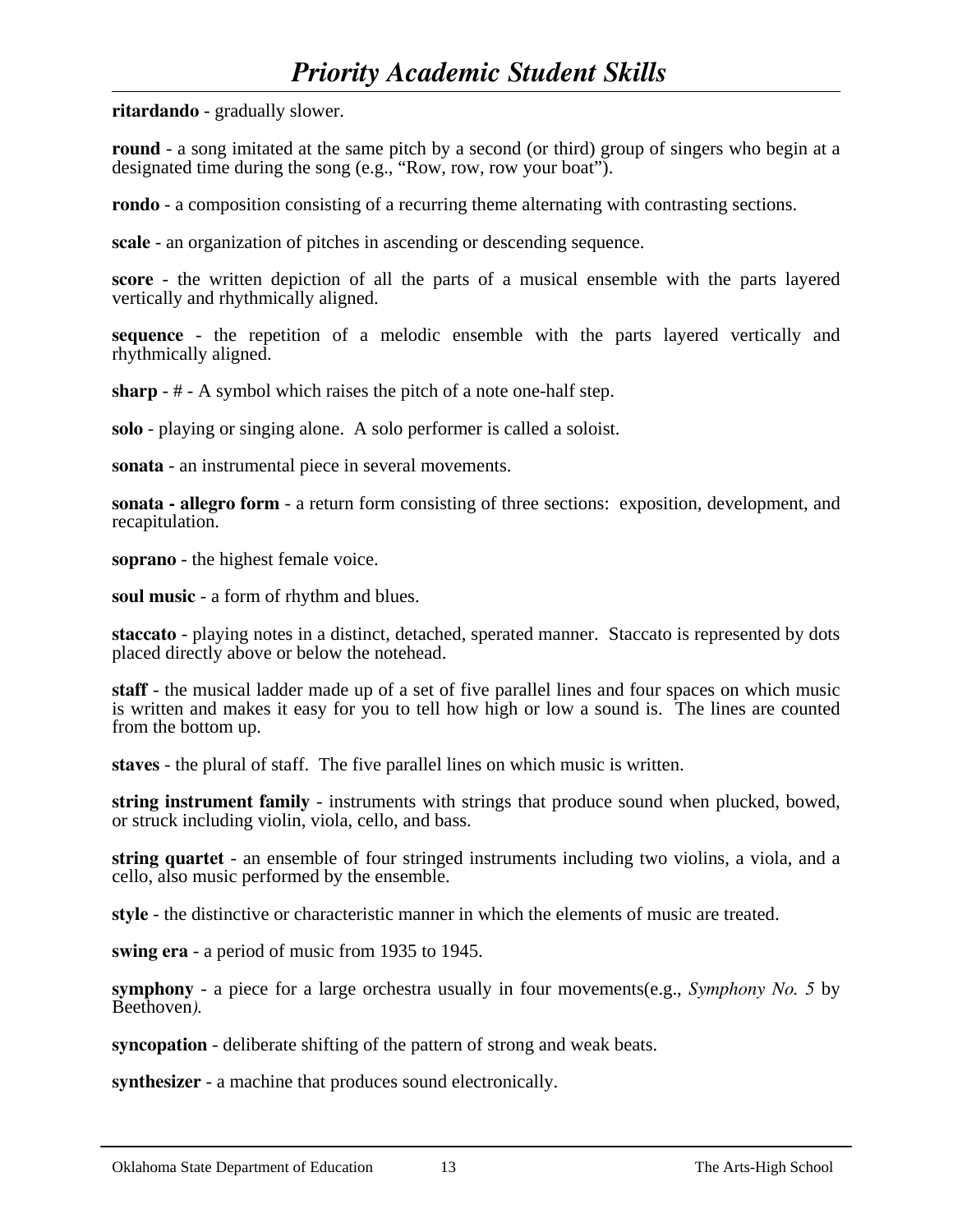**tempo** - The speed or pace of music. Musical tempos are expressed in Italian and include *lento* (very slow); *adagio* (slow); *moderato* (moderate); *allegro* (lively); *presto (*fast); *vivace* (very fast).

**tenor** - the highest male voice.

**texture** - the way individual parts of music are layered or the number of sounds occurring simultaneously.

**theme** - a melody that assumes importance in a composition because of its central and continued use.

**theme and variation** - A theme is an important melody that is heard and repeated several times throughout a musical composition. Variations occur when the theme is stated and then altered in successive statements. (key changes, tempo, melodic elaborations, etc.)

**timbre** - quality of sound of an instrument or voice.

**time signature** - the meter (number of beats per measure and kind of note getting one beat, i.e., 2/4 or 3/4 or 4/4 meter).

**tonality** - the key or tone center of a piece of music.

**tone poem** - programmatic work for a symphony.

**transposition** - the process of changing the key of a composition.

**treble** - high in pitch.

**treble clef** - symbol placed on the five-line staff in traditional notation indicating the pitch of the notes and locating G on the second line from the bottom.

**two-part songs** - songs written for performance by two distinct voices.

**vibrato** - a slight wavering or pulsating of tone.

**virtuoso** - a performer with brilliant, flawless technique.

**unison -** two or more parts performing the same pitches or melody simultaneously.

**waltz** - a dance in triple meter, made famous in Vienna in the late 1800s.

**woodwind instrument family** - instruments originally made of wood, in which sound is produced by the vibration of air including piccolo, flute, clarinet, oboe, English horn, saxophone, bassoon and contrabassoon.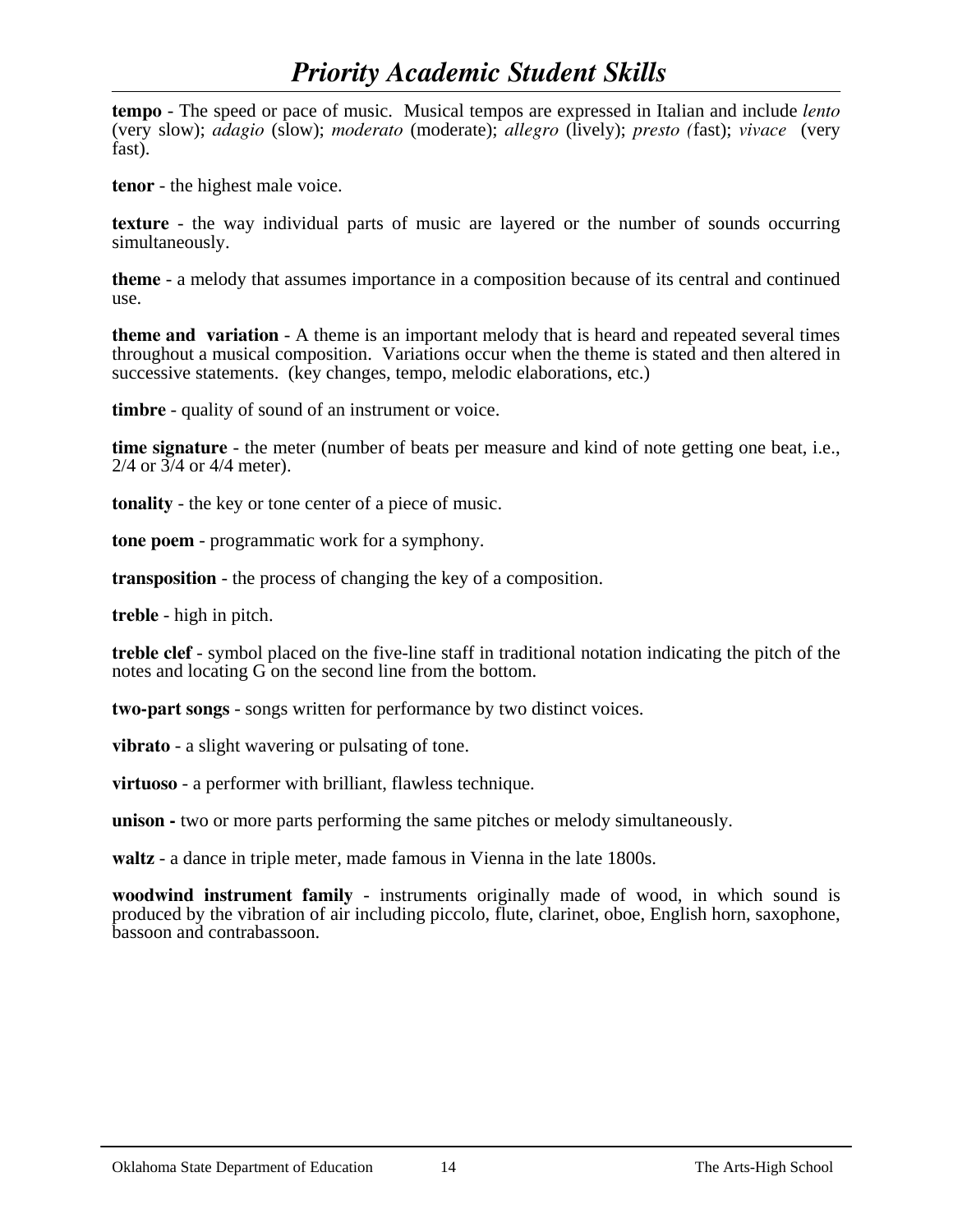### **Major Periods of Music in Western Culture from the Renaissance to the Present**

| $1400 - 1600 -$ Renaissance | $1820 - 1900 -$ Romantic      |
|-----------------------------|-------------------------------|
| $1600 - 1750 - Baroque$     | $1880 - 1918 -$ Impressionism |
| $1750 - 1820 - Classical$   | 1900-present – Contemporary   |

**Renaissance** – This period is referred to as the "Golden Age of Polyphony" (*poly – many*, and *phony – sounds*), where there are two or more melodic lines sounding simultaneously. Vocal music predominated but instrumental music had increased interest as an independent style. Music was heard in church as well as the households of the aristocracy and upper classes. There was more of a tendency to use major/minor tonality rather than modality, as in the Medieval times. Noted composers of the time include Gabrielli, Monteverdi, Palestrina.

**Baroque** – Secular music predominated over sacred music and there was a certain "theatrical" spirit of elaborate design in the music, painting, and architecture. Polyphony and counterpoint from the Renaissance still predominate but homophonic texture (melody with chordal accompaniment) gains importance. New instrumental forms (solo sonata, concerto grosso, overture, etc.) and vocal forms (aria, recitative, opera, oratorio, and cantata, etc.) were developed. Noted composers of the time include Bach, Vivaldi, and Handel.

**Classical** – Referred to as the "Age of Enlightenment"; the meaning of "classicism" in music relates to the ancient Greek ideals of objectivity, emotional restraint, and a balanced clear musical form of short, regular phrases. Instrumental music surpassed vocal music in popularity. More attention was given to dynamic shading (getting gradually louder or softer). Dissonant sounds were resolved into consonant sounds. Noted composers of the time include Wolfgang Amadeus Mozart, Ludwig van Beethoven, and Franz Joseph Haydn.

**Romantic** – During the nineteenth and early twentieth century Romantic music was expressive and exciting, and stressed the expression of feeling using of a wide dynamic range, expanded harmonies of new chords and progressions. Noted composers of the time include Johannes Brahms, Richard Wagner, Franz Schubert, Robert Shumann, and Peter Tchaikovsky.

**Impressionism** – This style was centered mostly in France. The composers developed a new musical "language" that has affected music even to the present day. Composers experimented with: new coloristic effects in instruments and the voice and in harmonies, new combinations of scales and rhythms. There were parallels to the artwork of the time in the "feeling" of lightness and exoticism in the music. Noted composers of the time include Claude Debussy, and Maurice Ravel.

**Contemporary** – There are many different musical trends occurring simultaneously, including music for film and television. Some of the broader tendencies of modernism are Neoromanticism, Expressionism, Neoclassicism, American jazz/blues, and popular music for Broadway and film. Noted composers of the time include Igor Stravinsky, Aaron Copeland, and Duke Ellington.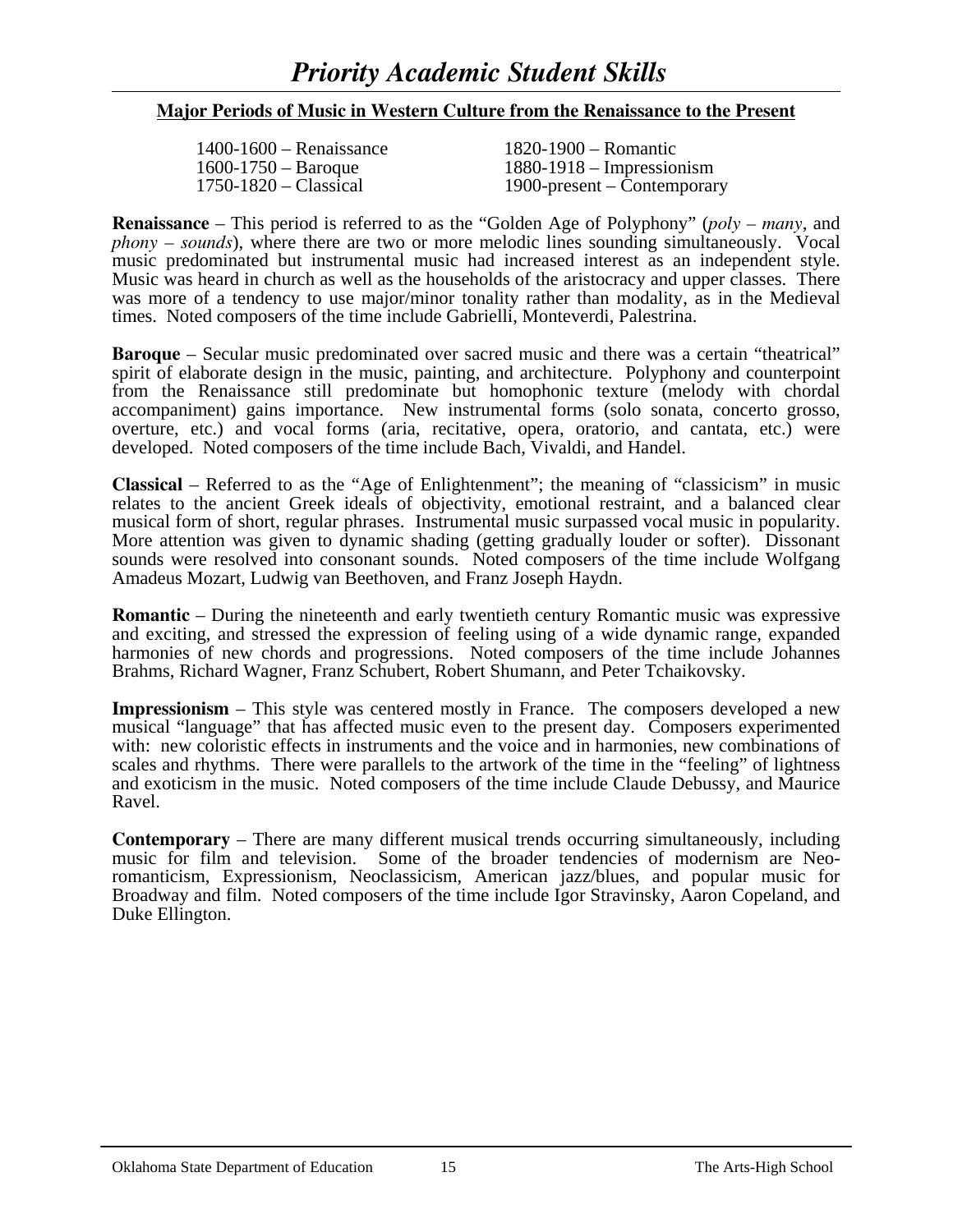# **VISUAL ART GLOSSARY**

**acrylic paint** - a nontoxic, water-based pigment available in tubes or jars and may be washed out of brushes.

**aesthetics** - that branch of philosophy which focuses on the nature and value of art, the nature of beauty, and provides a criteria by which works of art are analyzed and evaluated.

**architecture** - the art form of designing and planning the building of structures such as homes, churches, bridges, shopping centers, office buildings, schools, etc. Architecture is common to all cultures throughout history.

**art criticism -** the field of inquiry that describes, interprets and evaluates works of visual art, often by making comparative judgments.

**art history** - the field of inquiry into the origins of visual art in worldwide and/or specific cultures, including the social, religious, cultural, philosophical, aesthetic and technological factors which influence changes in their production over time.

**background** - part of the picture plane that seems furthest from the viewer usually in the upper portion of the image.

**ceramics -** making visual art from clay, a naturally occurring earth substance. The pottery is produced using this process and is then fired in a kiln to make it stronger.

**collage** - twentieth-century technique of making art in which various materials, such as paper, photographs, fabric, string, etc., are pasted on a flat surface.

**commercial art** - graphic art produced for purposes such as advertising and packaging.

**composition** - arrangement of objects, shapes, colors in a work of art.

**content** - message or theme the artist is trying to communicate in a particular work of art.

**contour** - outline or outside edge of shapes. Contour lines will define something in a drawing, painting, or other work of art.

**create -** the process of producing works of visual art using various materials, media and techniques, usually of an original concept or idea, and involving higher-order thinking skills.

**design** - organization, plan or arrangement of a work of art.

**drawing** - the art of representing objects, ideas, etc. on a surface using pencil, crayon, marker, pen, or other marking material to make lines or values usually on a flat surface.

**easel** - a freestanding upright support for a painter's canvas.

**elements of art (design)** - the observable components of which all works of visual art are comprised, includes: line, shape, color, texture, value (light and dark), form, and space.

**engraving** - an intaglio printmaking method in which a sharp tool called a burin is used to scratch lines into a metal plate. This technique is used to create a print.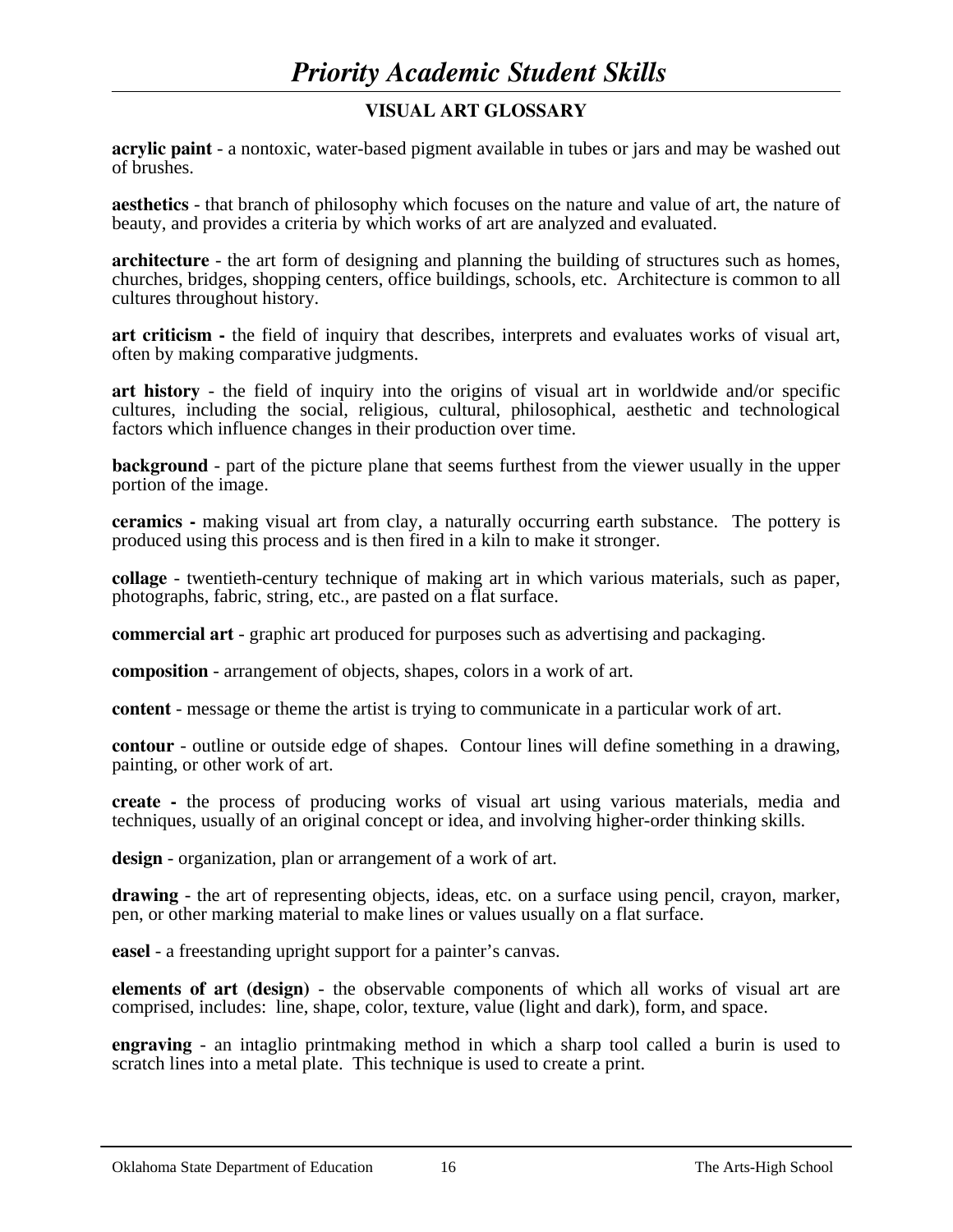**expression** - a process of conveying ideas, feelings and meanings through selective use of the communicative possibilities of visual art

**folk art** - paintings and decorative objects made in a naïve style.

**foreground** - part of the picture plane that seems closest to the viewer, usually in the lower portion of the image.

**foreshortening** - a way of drawing or painting an object or person (using linear perspective) so that it seems to go back in space. Prominently used during the Renaissance.

**landscape** - a painting, drawing, photograph, or other work of art, which shows natural or outdoor scenes, such as rivers, lakes, mountains, or trees.

**loom** - machine or frame for weaving.

**materials** - the resources used in (1) the creation of works of visual art, such as canvas, clay, fabrics, fibers, film, paint, paper, wood, etc., and (2) the study of works of art, such as art reproductions, books, videocassettes, filmstrips, slides, etc.

**medium** - material used by an artist to produce a work of art. May also refer to the liquid mixed with pigment to make paint.

**media -** visual artworks are grouped according to the materials used to produce them, such as film, oils, pen and ink, pencils and watercolors, etc.

**middle ground** - area of a picture between foreground and background.

**mixed media** - creating artwork that uses more than one medium or technique in combination.

**modern art** - the latest styles of art, often associated with revolutionary ideas and styles in art, architecture, and literature. The art that developed in the early  $20<sup>th</sup>$  century as a reaction to traditional forms.

**mosaic** - floor or wall decoration made of small pieces of stone, ceramic, shell, or glass set into plaster or cement.

**original** - artwork not copied or imitated from the work of someone else.

**paint** - pigments (color) mixed with oil or water. Pigment particles in paint stick to the surface of the support material on which the paint is applied.

**paint brush** - used to apply paint to the surface of different support materials.

**paper maché** - modeling material made of mashed newspaper and liquid paste.

**perception** - visual and sensory awareness, discrimination and integration of impressions, conditions and relationships with regard to objects, images and feelings.

**perspective** - system for giving the illusion of three-dimensional space on a two-dimensional surface.

**photographer** - person using the technique of photography to capture optical images on light sensitive surfaces.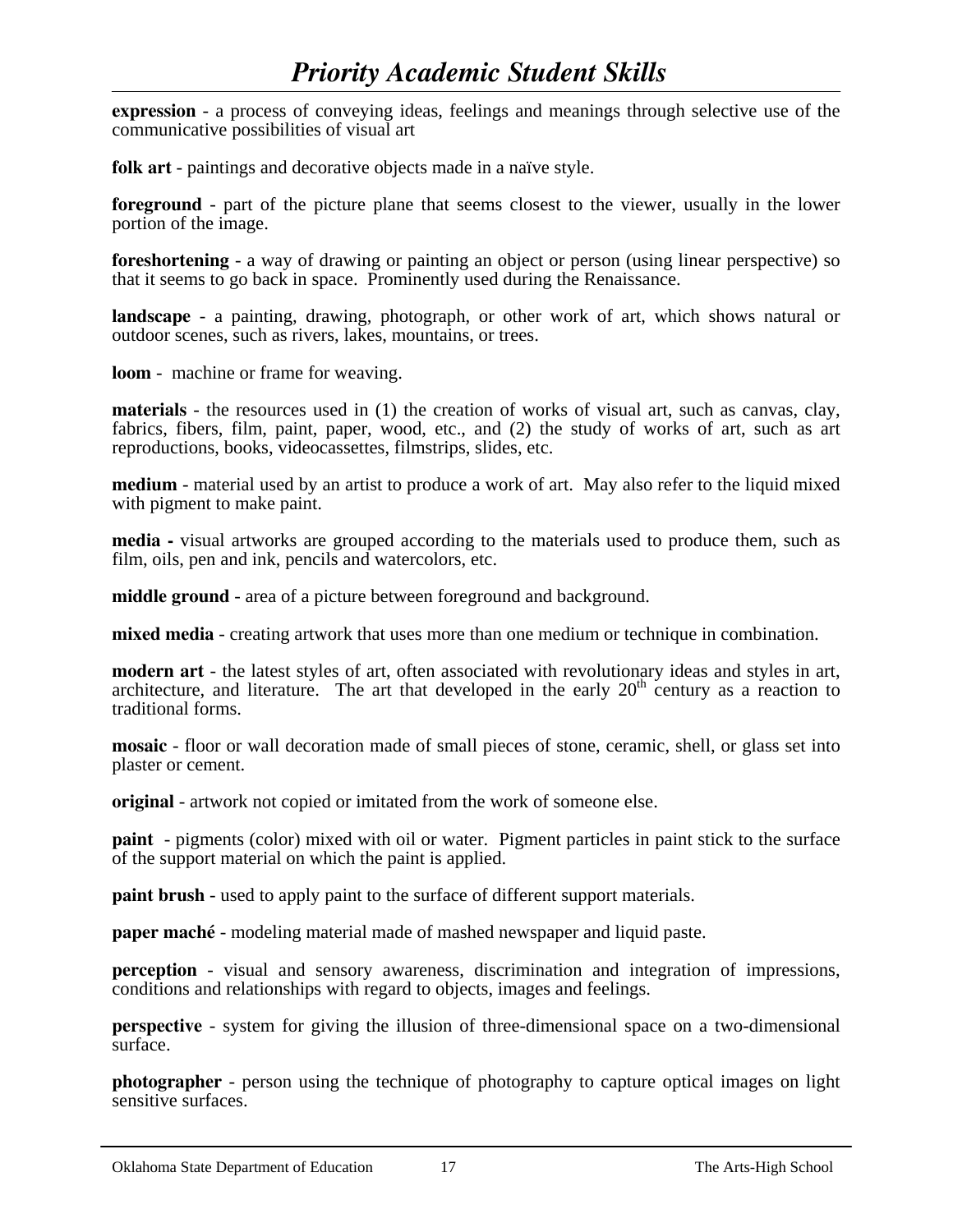**picture plane** - surface of a painting or drawing.

**pottery** - ceramic container made from clay, and then fired in a kiln.

**portrait** - image of a person's face.

**primary colors** - the basic colors of red, yellow, and blue from which it is possible to mix all other colors on the color wheel.

**principles of design** - refer to the different ways the elements of design may be used in works of art in the Western European tradition, such as: balance, rhythm, center of interest, emphasis, contrast, repetition, movement, variety, and unity. Although, works from cultures that are not part of the Western European tradition may give evidence of such principles, they were not created according to these principles and should not be judged by them.

**print, printmaking** - the art process used to produce an impression from one surface to another and may be repeated one or more times to produce identical images. Several basic printing processes used in the classroom include stencil, block, and monoprint.

**process** - a complex operation involving a number of methods or techniques, such as the additive/subtractive process in sculpture, or the etching/intaglio processes in printmaking.

**rubbing** - technique of transferring textural qualities of a surface to paper by placing the paper over the surface and repeatedly rubbing over the top of the paper with crayon or pencil until the image is clearly visible on the paper.

**sculpture** - a three-dimensional work of art, which may be carved, modeled, constructed, or cast.

**secondary colors** - the three colors obtained by mixing equal parts of two primary colors: red +  $yellow = orange$ ; red + blue = violet; blue + yellow = green.

**shade** - dark value of a color made by adding black to it. Opposite of a tint.

**shadow** - shaded areas in a drawing painting photograph, or other work of art. Shadows show the surface of the subject that reflects the least light, and are used to create the illusion of form. Opposite of highlight.

**still life** - a painting, drawing, photograph, or other work of art that shows an arrangement of inanimate objects.

s**tyle** - an artist's or group of artists' characteristic way of making art or expression, often typical of a cultural group or time period.

**subject matter** - the categories for identifying the type of content in visual works of art, such as abstractions, animals, landscapes, genre (people in everyday activities), human figures, cityscapes, seascapes, etc.

**symbol** - visual image that stands for or represents something else.

**techniques** - the processes by which art materials and media are used to create/produce works of visual art, such as carving, drawing, painting, printing, etc.

**technologies** - complex equipment used in the study and creation of art, such as lathes, presses, computers, lasers and video equipment.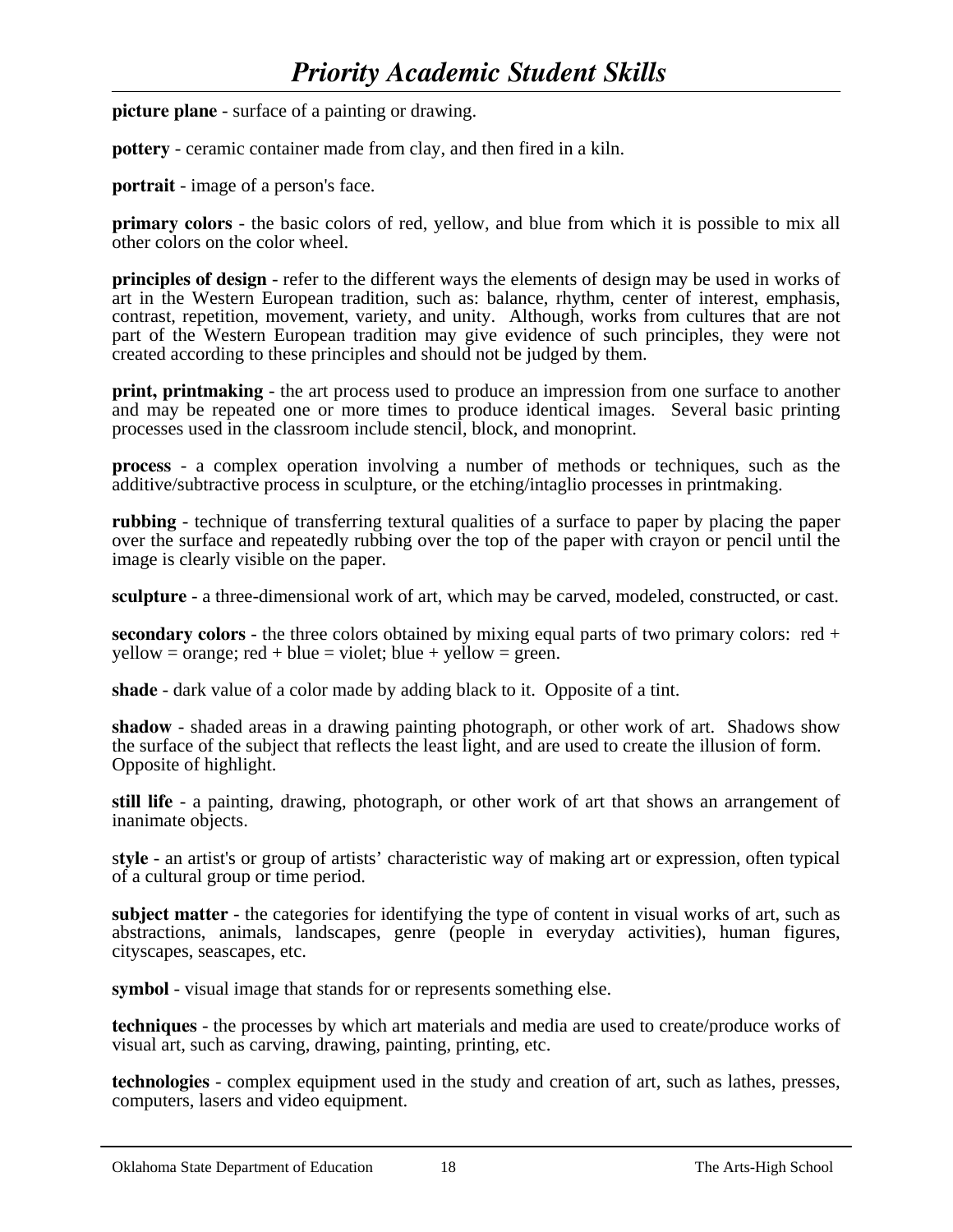**three-dimensional** - having three qualities including depth, height, and breadth, as in a sculpture, for example.

**tint** - light value of a color made by mixing the color with white.

**tools** - instruments and equipment used by students to create and learn about art, such as brushes, scissors, brayers, easels, kilns, carving tools and cameras.

**two-dimensional** - flat. Having only two qualities of height and breadth, as in a drawing or painting, for example.

**vanishing point** - in perspective, the point at which receding lines seem to converge and vanish.

**visual art**- a broad category that includes the traditional fine art, such as drawing, painting, printmaking and sculpture; communication and design art such as film, television, graphics and product design; architecture and environmental art such as urban, interior and landscape design; folk art; and works of art such as ceramics, fibers, jewelry, works in wood, paper and other materials.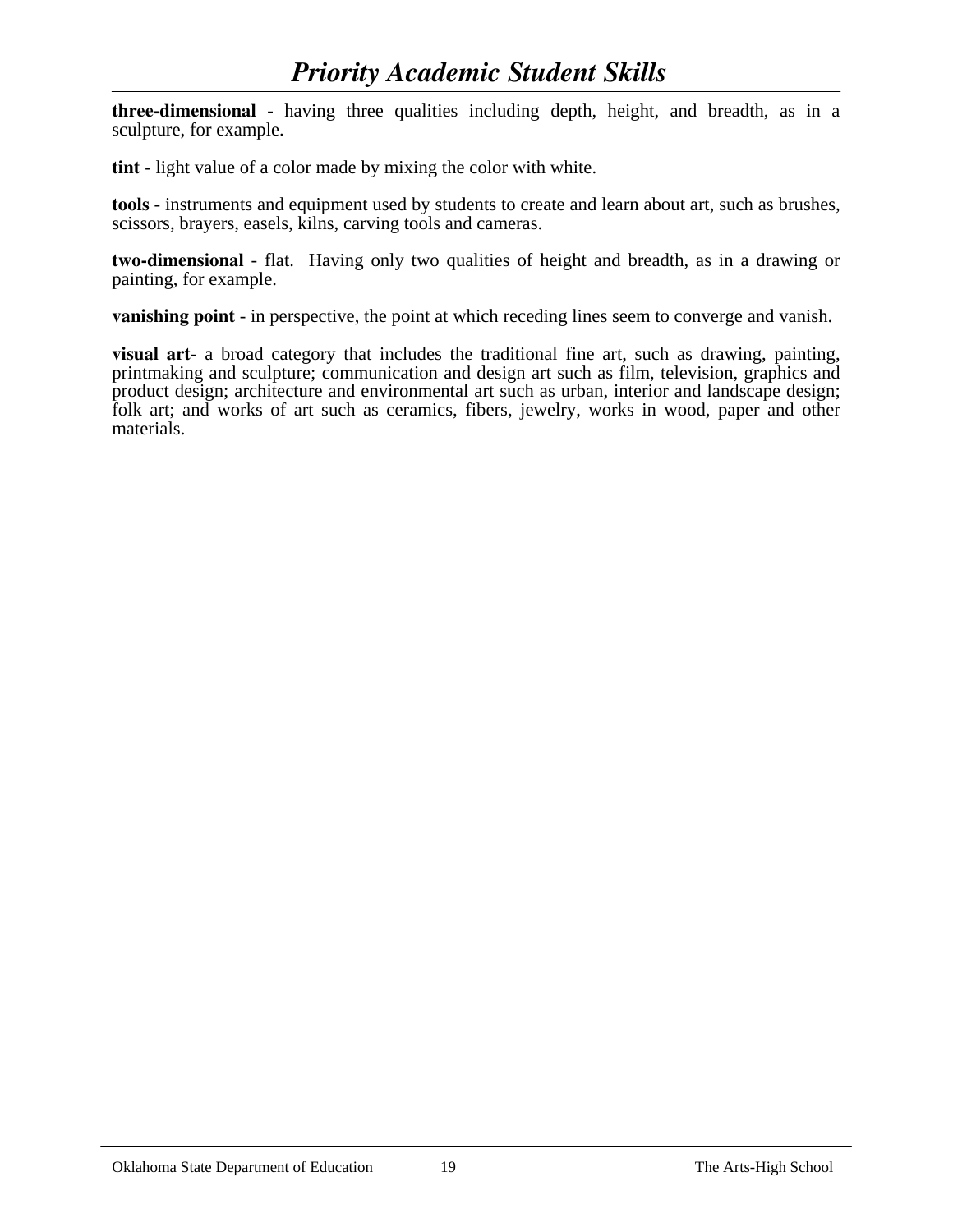# **Major styles of visual art in Western Culture**

**Ancient Art -** Prehistoric to approximately A.D. 330 (artifacts listed are a few of the noted contributions of these ancient cultures).

 **Egyptian** - including the Pyramids, Sphinx, hieroglyphics, columns and wall paintings.

 **Greek** - including architecture, pottery/vase decoration and sculpture.

**Roman** - including panel paintings, portrait sculpture, and mosaics.

**Renaissance** - A revival or rebirth. An art movement during the fourteenth and fifteenth century, during which time advances in painting were made, including perspective and foreshortening. Noted artists of the time include Leonardo Da Vinci, Michelangelo and Raphael.

**Impressionism** - A style of painting started in France in the 1860s. This style of art emphasized the effect of sunlight on objects and used small dabs of paint that are blended in the viewer's eyes to imitate reflected light. Noted artists include Edgar Degas, Pierre Auguste Renoir, Mary Cassatt and Claude Monet.

**Post-Impressionism** - A French art movement that immediately followed Impressionism, in the 1880s and 1890s. Artists emphasized light, shadow, and color and added dimensions of psychological depth and emotional involvement in their art. Noted artists included Paul Cezanne, Vincent van Gogh and Paul Gauguin.

**Cubism** - A twentieth-century art movement begun in the 1900s, in which subject matter is broken up or separated into cubes and other geometric shapes. These artists rejected the use of proportion and emphasized the flatness of the painted subject and subjects are sometimes shown from several viewpoints at the same time. Noted artists include Pablo Picasso and Georges Braque.

**Abstract Art** - A twentieth-century art movement which is nonrepresentational and in which the elements and principles of design may be stressed or shapes of real objects may be simplified or distorted. Noted artists include Piet Mondrian, Wassily Kandinsky and Jackson Pollack.

**Note:** There are many other artists and styles of art and the classroom teacher or visual art specialist is encouraged to expand on those listed above.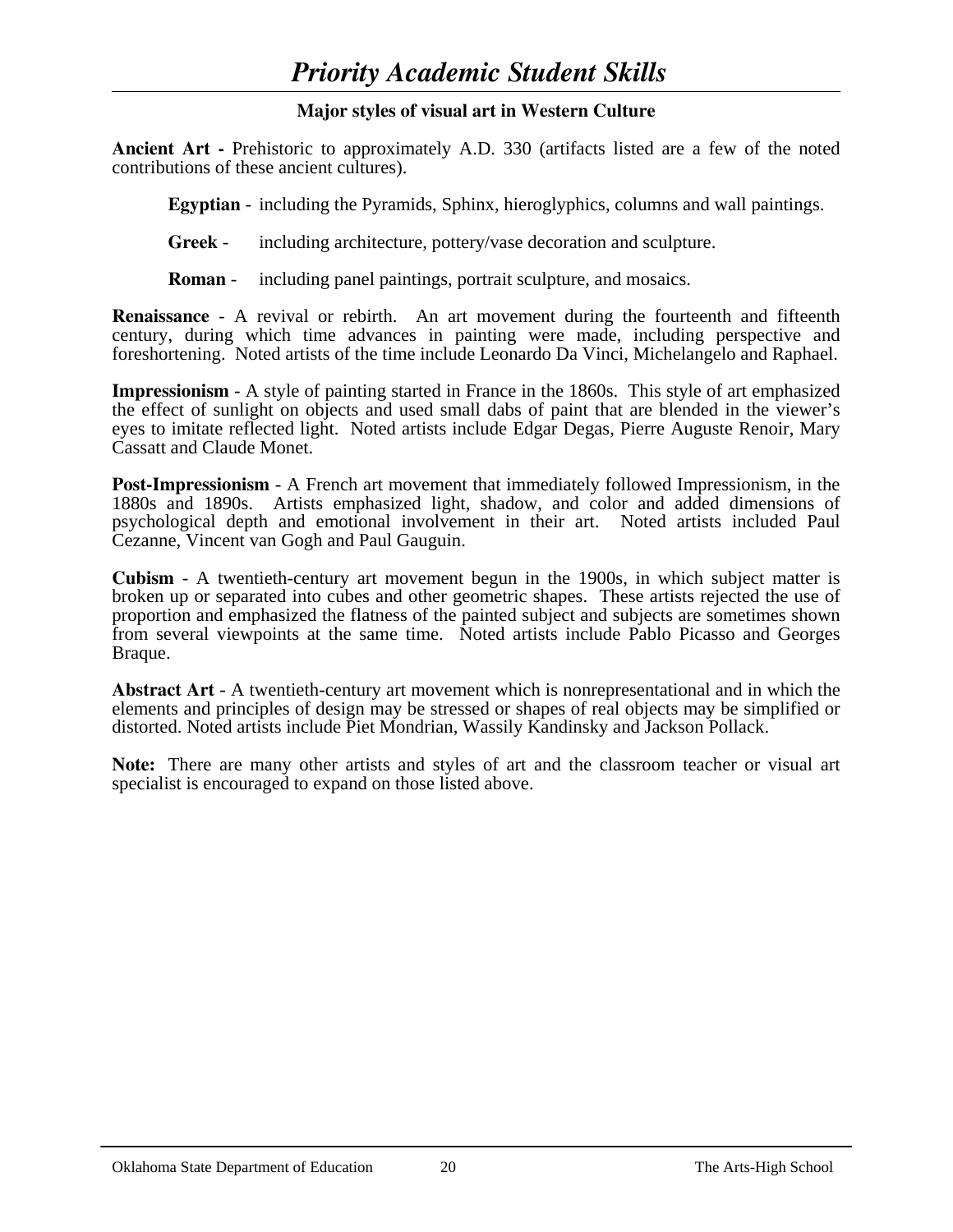## **Elements of Art**

The elements and principles of art may be considered the basic language of visual art. Understanding these concepts will provide a basic art vocabulary and ideas by which works of art can begin to be analyzed. They may be the focus of individual lessons or used as the theme for creating original works of art.

**line -** The path of a moving point. A line may define the edge of a shape; repeated, it can create texture or value. It may be thick or thin, smooth or rough, short or long, light or dark.

**value -** The degree of dark or light tones or colors. A value scale shows the gradual changing of a tone from the darkest to the lightest or white. Value may be created by simple shading, hatch marks (small repeated lines in the same direction), or crosshatching.

**texture -** The surface quality or feel of an object. Texture may be actual (rough or smooth) or implied visually.

**shape -** A two-dimensional area defined by an outline or change in color. Examples of types of geometric shapes include circle, square, rectangle, triangle, or oval. Other shapes may be freeform such as natural objects (i.e., leaves, flowers, clouds) or invented free-form shapes that might be created by doodling.

**form -** A three-dimensional object with the qualities of length, width and depth. Examples of geometric forms include a cone, cube, sphere, or cylinder.

**space -** Area within, around, between, above or below objects and shapes. Space or distance may be suggested in visual art by using perspective or other strategies such as placement of objects on the picture plane, overlapping of shapes, or objects closer to the viewer are made to appear to have more vibrant color and detail than objects further away. Variation of size or value and the use of converging lines are also used to suggest space.

**color -** Hue (name of the color), value (how light a color is), and intensity (amount of brightness) produced through the reflection of light to the eye. Primary colors are the three colors from which all other colors may be made: red, yellow, and blue. Secondary colors are the result of mixing any two primary colors: orange, green, and purple.

# **Principles of Design**

**balance -** The arrangement of the elements of art in a composition. Basic types of balance are symmetrical (mirror image), asymmetrical and radial (from a center point).

**rhythm -** Regular repetition of lines, colors, shapes or pattern.

**movement -** Use of lines, shapes or colors to lead the eye of the viewer from one direction to another.

**center of interest -** The accent or important area used to attract the viewers' attention; i.e., emphasis.

**contrast -** Significant degrees of difference between lines, colors, shapes, values or textures. Pale yellow against charcoal black has a greater degree of contrast than yellow against white, for example.